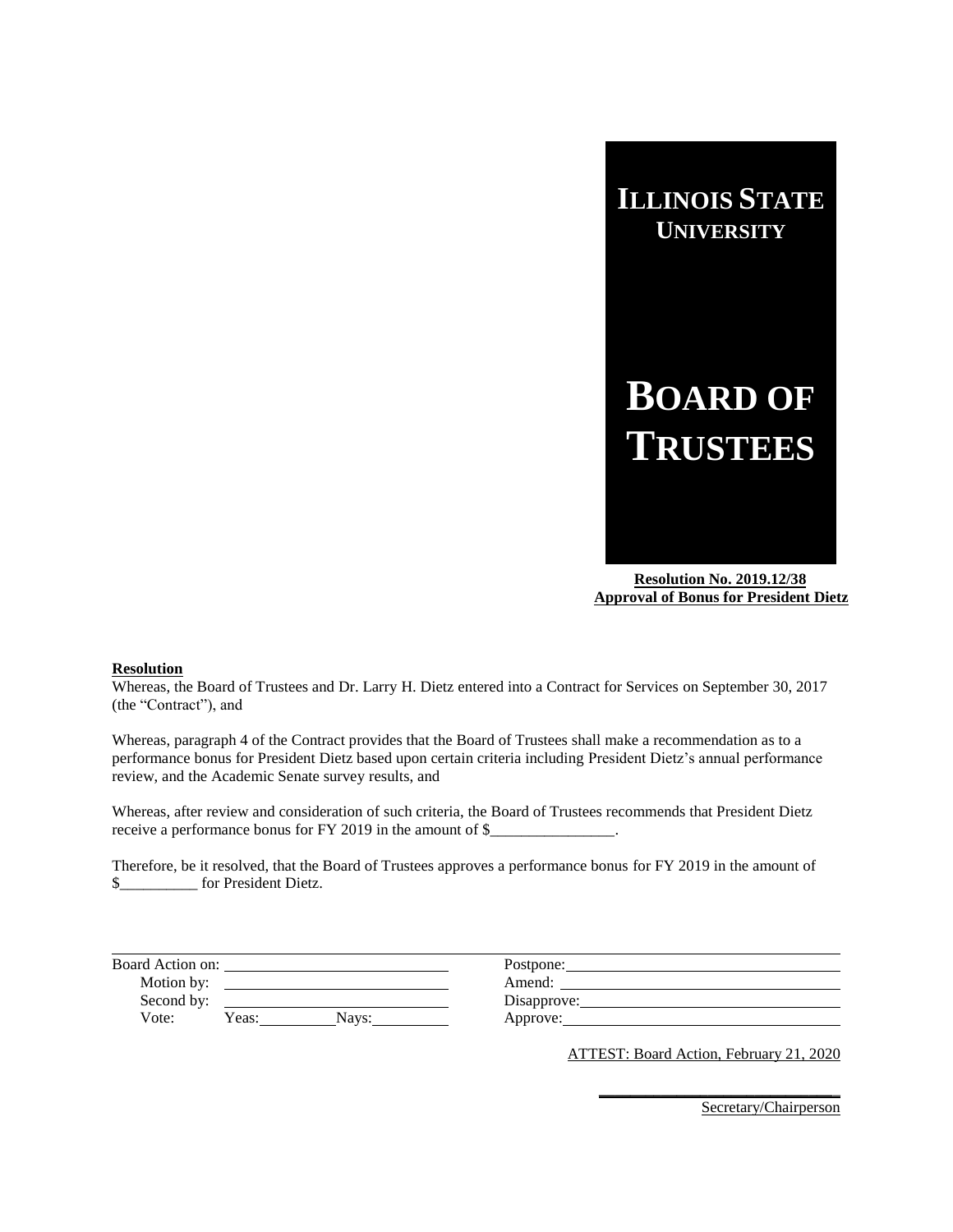# **BOARD OF TRUSTEES**

 **Resolution No. 2020.02/01 Authorization to Name Alumni Engagement Office**

### **Resolution**

Whereas, the Board of Trustees, as authorized by the Board of Trustees Governing Document, Section C, Policies, Subsection IV-C, Naming of Facilities, shall approve the naming of all facilities at the University; and

Whereas, Room 120 in the Alumni Center currently serves as the Alumni Engagement Office; and

Whereas, Ron and Mary Kathleen Beales have created an endowment to support the programs, services, and initiatives of Alumni Engagement; and

Whereas, the University Naming Committee has recommended, and President Dietz has endorsed the recommendations as described herein:

Therefore, be it resolved that the Board of Trustees in regular meeting assembled, approves naming the Alumni Engagement Office, Room 120 in the Alumni Center, as the "Ron and Mary Kathleen Beales Alumni Engagement Suite" in recognition of their financial gift in support of Illinois State University.

| Board Action on: |       |       | Postpone:   |
|------------------|-------|-------|-------------|
| Motion by:       |       |       | Amend:      |
| Second by:       |       |       | Disapprove: |
| Vote:            | Yeas: | Navs: | Approve:    |

ATTEST: Board Action, February 21, 2020

**\_\_\_\_\_\_\_\_\_\_\_\_\_\_\_\_\_\_\_\_\_\_\_\_\_\_\_\_\_\_**\_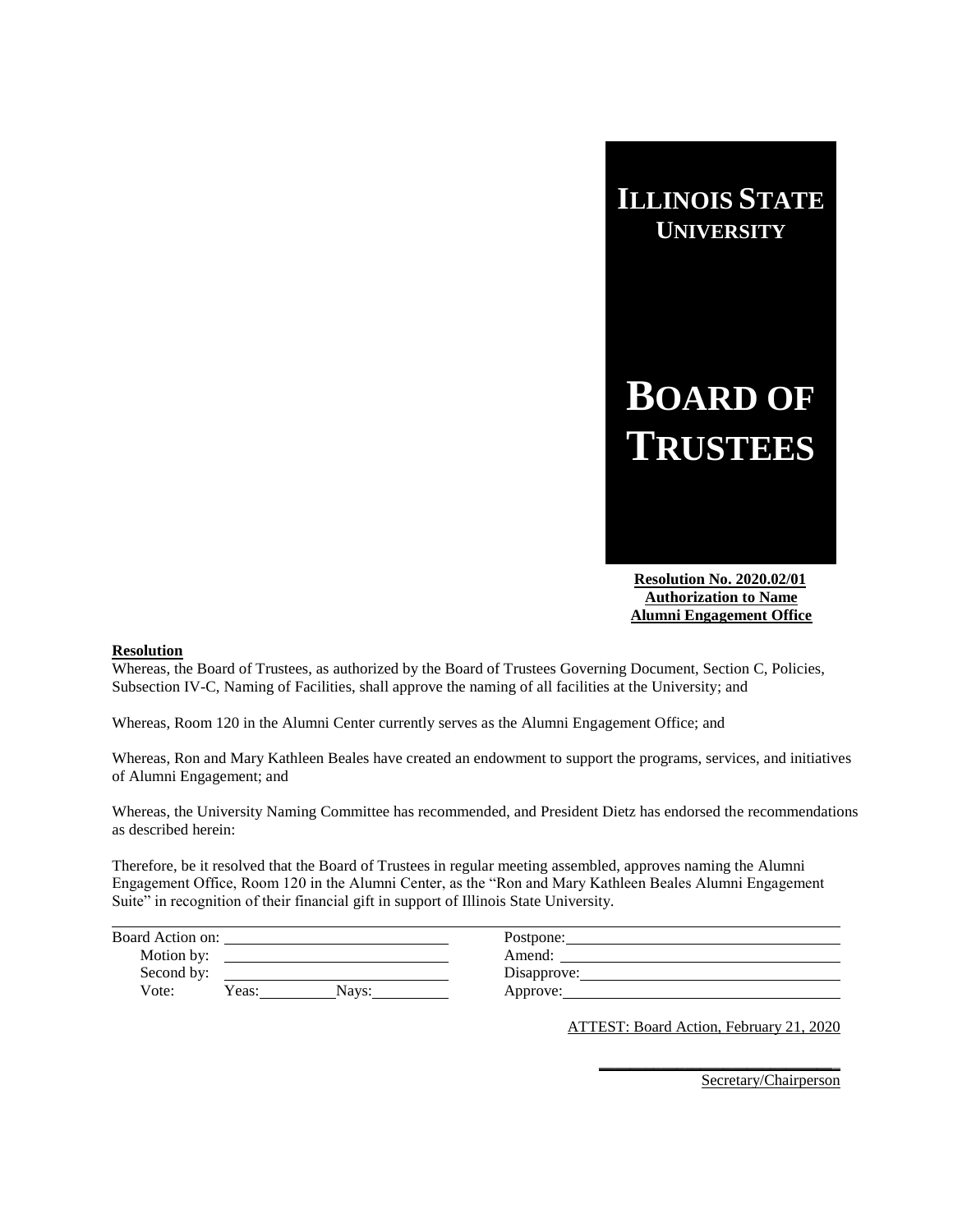# **Board of Trustees Illinois State University Authorization to Name Alumni Engagement Office**

Ron and Mary Kathleen Beales have been enthusiastic and generous supporters of Illinois State University. With approval of this resolution by the Board of Trustees, Room 120 in the Alumni Center will be named in their honor and in recognition for their gift to ISU Alumni Engagement.

Ron Beales earned his B.S. in 1954 and M.S. in 1959 from ISU, both in Education. Ron was inducted into the ISU Athletics Percy Family Hall of Fame in 1977. He played football (1948-50), men's track and field (1950-51), was a member of the wrestling team (1951), and was a letterman in all three sports. Ron and Mary Kathleen Beales have been extraordinary Redbirds, dedicating their time connecting and building relationships with alumni and friends at many university events. Ron passed away on April 28, 2019. The proposed naming of the office suite reflects Ron and Mary Kathleen's Redbird spirit and recognition of their generous gift received through Ron's estate.

Impact from the generous gift from Ron and Mary Kathleen Beales includes:

- support of programs, services, and initiatives of Alumni Engagement;
- programmatic activities to include digital alumni engagement opportunities, fostering the development of alumni network programming; and
- assist with the renovation of space in the Alumni Engagement Office to accommodate staff and facilitate engagement with the Redbird community.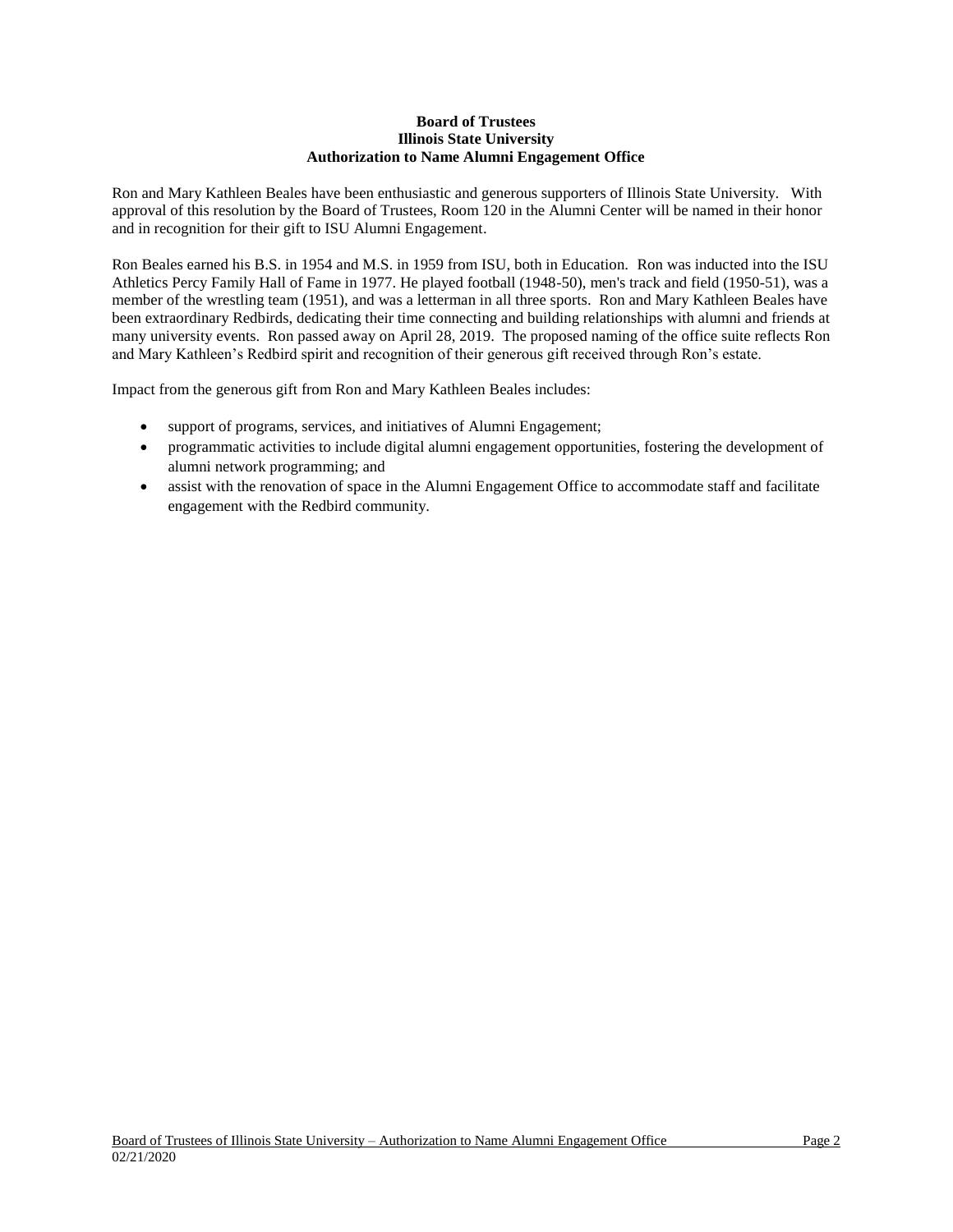# **BOARD OF TRUSTEES**

 **Resolution No. 2020.02/02 Approval of B.S. in Computer Systems Technology**

# **Resolution**

Whereas, the Board of Trustees, as authorized by the Board of Trustees Governing Document, Section A, Government Statutes, Subsection 5, Reservation of Powers, has reserved to itself the final decision-making authority for the establishment of any new unit of instruction requiring approval by the Illinois Board of Higher Education:

Therefore, be it resolved that the Board of Trustees approves the proposal for degree granting authority for the B.S. in Computer Systems Technology.

| Board Action on: |                | Postpone:   |  |
|------------------|----------------|-------------|--|
| Motion by:       |                | Amend:      |  |
| Second by:       |                | Disapprove: |  |
| Vote:            | Yeas:<br>Navs: | Approve:    |  |
|                  |                |             |  |

ATTEST: Board Action, February 21, 2020

**\_\_\_\_\_\_\_\_\_\_\_\_\_\_\_\_\_\_\_\_\_\_\_\_\_\_\_\_\_\_**\_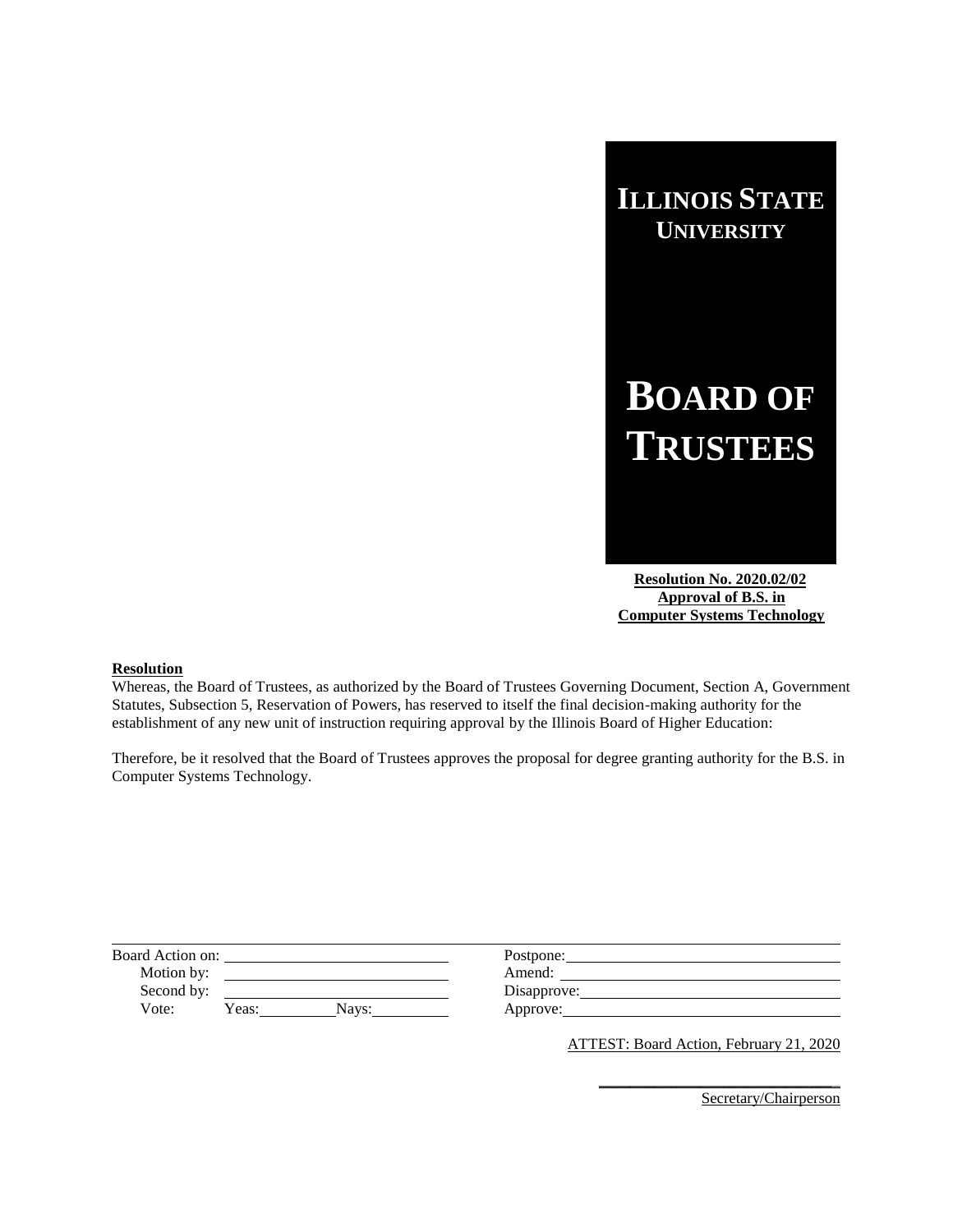# **Board of Trustees Illinois State University Approval of B.S. in Computer Systems Technology**

Computer Systems Technology is an interdisciplinary curriculum that provides a background in computer technology, software, programming, information imaging, and other industry-related technologies. The goal is to prepare professionals for the management and supervision of technical computer systems in industrial settings. Coursework emphasizes the use of computer systems to provide students with a diverse technical and professional background in communications, networking, interfacing, and electronic principles related to a variety of computer systems. Unlike the Information Technology Programs, this program focuses on hardware systems and their usage in industrial settings.

On September 30, 2007 the faculty in the Department of Technology approved to move all sequences in Industrial Technology to stand-alone degree programs. Currently, Computer Systems Technology is the only sequence left under the Industrial Technology degree. Since that time Construction Management (2010), Engineering Technology (2012), and Graphic Communications (2010) have been approved to be stand-alone degrees by our Board of Trustees and IBHE.

Once the sequence is fully implemented, its fall enrollment is expected to reach approximately 75 students. This level of enrollment is comparable to enrollments in the existing sequence. Since the program is only changing the sequence to a major, there should be no effect on existing campus programs and should require no new courses, additional costs, or resources. If approved, the B.S. in Computer Systems Technology program will be offered through the department of Technology within the College of Applied Science and Technology. The existing Computer Systems Technology sequence upon which this program is based is currently accredited by the Association of Technology, Management, and Applied Engineering (ATMAE). The program was reaccredited in November 2017 through November 2023.

The Academic Senate approved the proposal on October 30, 2019.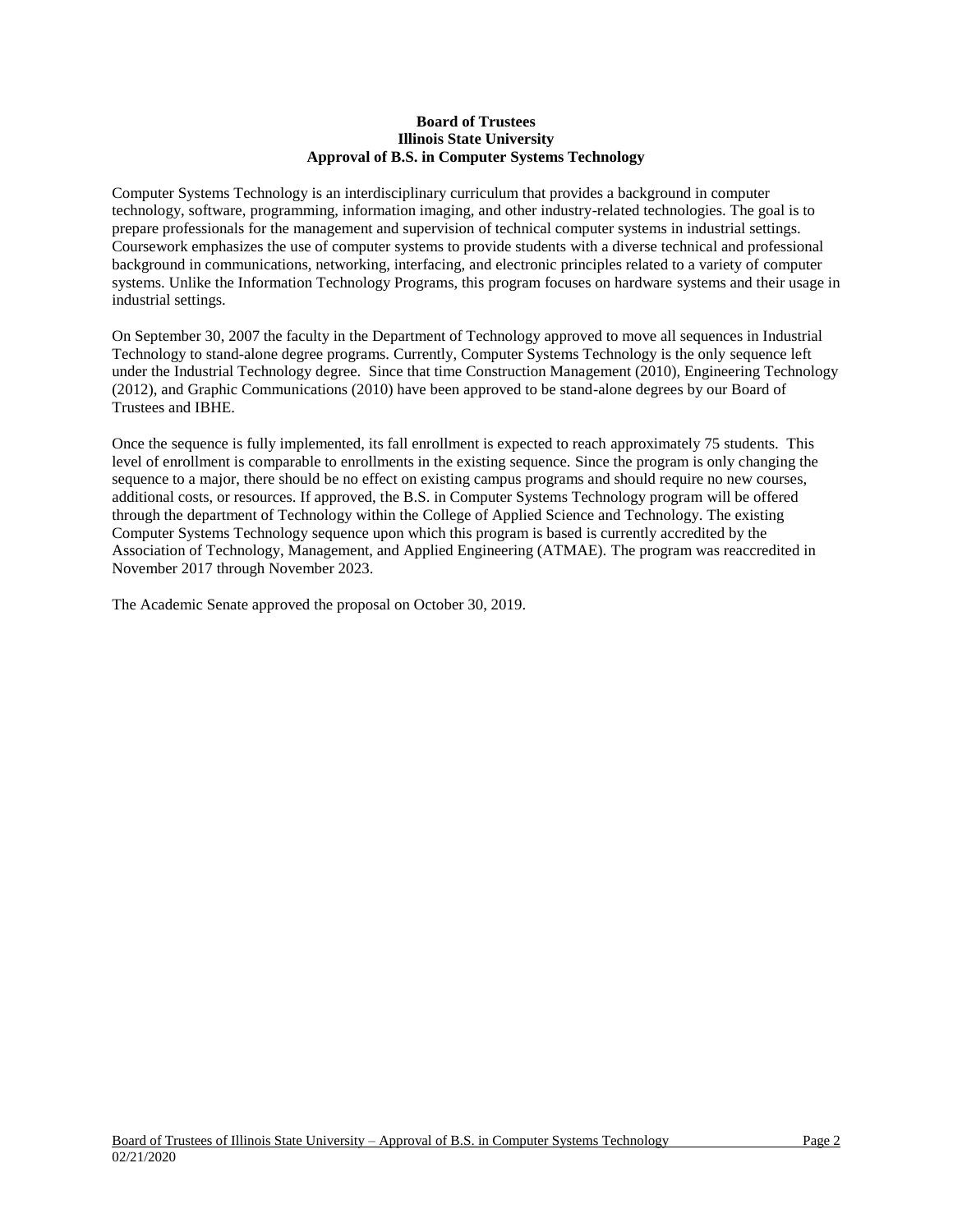

 **Resolution No. 2020.02/03 Comprehensive Program and Master Plan – Engineering Program**

### **Resolution**

Whereas, the University engaged the Education Advisory Board (EAB) in 2016 to investigate the feasibility of establishing new engineering degree programs at Illinois State University, and

Whereas, in June 2018, the University established an academic steering committee to investigate the establishment of Mechanical and Electrical Engineering programs at Illinois State University, and

Whereas, the committee examined the feasibility of establishing programs in Mechanical Engineering and Electrical Engineering to leverage the already existing faculty expertise in the departments of Physics, Technology, and other academic departments across the University, and

Whereas, the University completed a competitive quality-based selection process to identify and select an engineering planning consultant to help Illinois State University design a comprehensive program and master plan for implementation of an engineering program at Illinois State University, and

Whereas, funding for pursuing this program implementation plan is available from General Revenue reserves:

Therefore, be it resolved that the Board of Trustees authorizes expenditures not to exceed \$875,000 for a project to complete a comprehensive program and master plan for implementing a new engineering program at Illinois State University, and directs the University administration to establish a budget, and select expert architects and engineers.

| Board Action on: |       |       | Postpone:   |
|------------------|-------|-------|-------------|
| Motion by:       |       |       | Amend:      |
| Second by:       |       |       | Disapprove: |
| Vote:            | Yeas: | Navs: | Approve:    |

ATTEST: Board Action, February 21, 2020

**\_\_\_\_\_\_\_\_\_\_\_\_\_\_\_\_\_\_\_\_\_\_\_\_\_\_\_\_\_\_**\_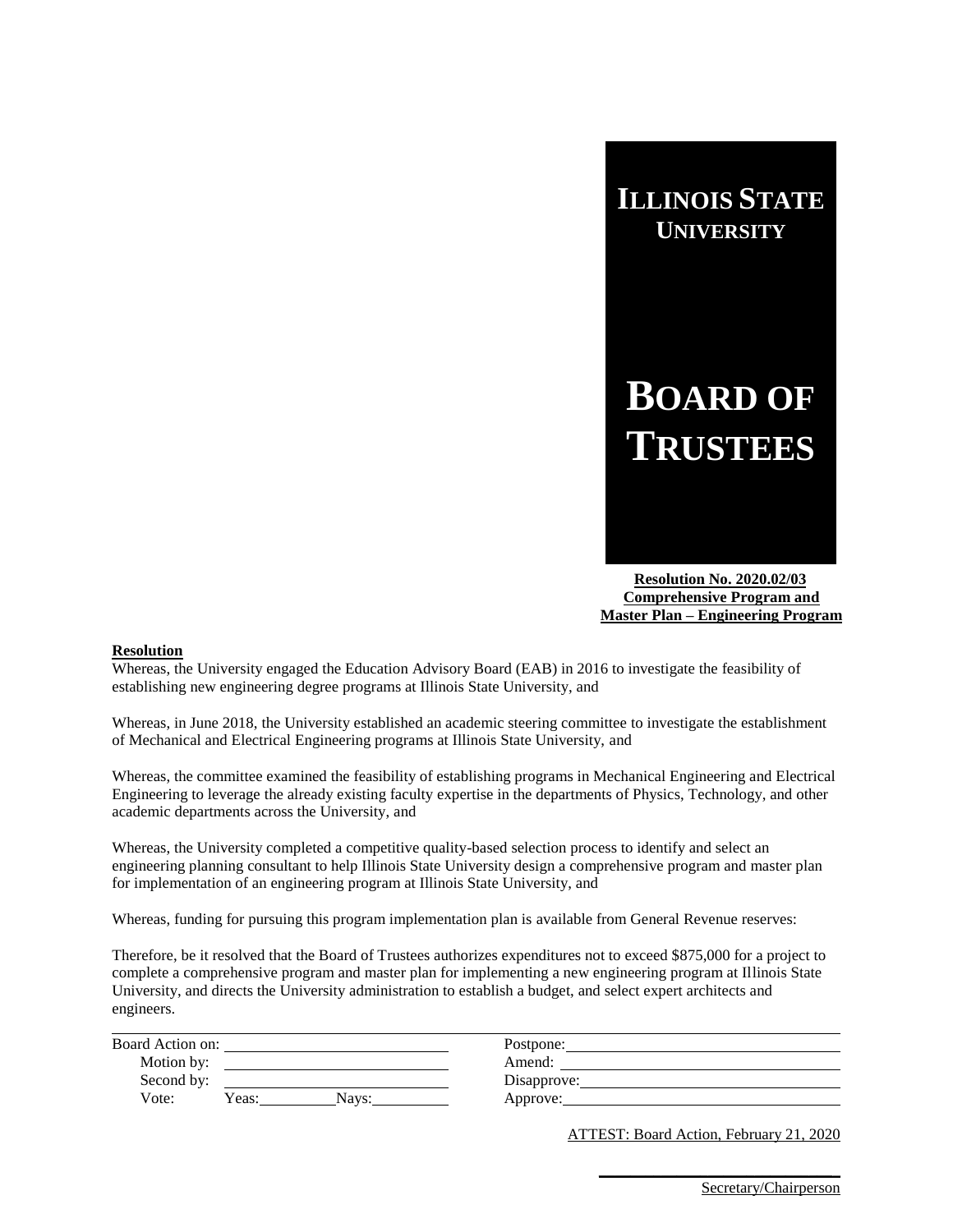# **Board of Trustees Illinois State University Comprehensive Program and Master Plan – Engineering Program**

This item requests Board of Trustees approval to hire a consulting firm to assist the University with preparing a comprehensive program and master plan for implementing a new engineering program at Illinois State University for a total cost of not to exceed \$875,000.

# **Background.**

The University engaged the Education Advisory Board (EAB) in 2016 to investigate the feasibility of establishing new engineering programs at Illinois State University through a combination of quantitative data analytics and secondary research. EAB sought to assess the need and viability of engineering programs at Illinois State University.

In 2018, the University established an Academic Steering Committee and undertook a study to investigate the feasibility of establishing engineering programs at Illinois State University. The committee examined the possibility of establishing programs in Mechanical Engineering and Electrical Engineering to leverage the already existing faculty expertise in the departments of Physics, Technology, and other academic departments across the university.

To further vet requirements, members of the Academic Steering Committee visited engineering programs at comparable schools and attended engineering focused academic conferences. Committee Members also met with executives from Caterpillar, Inc., Cabot Corporation, and Farnsworth Group, Inc. The purpose of visiting universities and interacting with executives was to develop a viable and industry desirable curriculum, and to understand the resources (e.g., faculty, staff, equipment, facilities, support structures) needed to establish highquality programs in Mechanical Engineering and Electrical Engineering.

Based on a draft curriculum and the information gathered through school visits and interactions with executives, the Academic Steering Committee recommends implementation of Mechanical Engineering and Electrical Engineering programs at Illinois State University.

# **Project Engagement Development**.

To facilitate the engineering program development, Illinois State University conducted a competitive public Quality Based Selection (QBS) process, in accordance with State of Illinois procurement requirements. Seven professional consulting firms submitted qualified proposals. After review and interviews by the ISU Steering Committee, Cannon Architects was selected as having the best team and qualifications to meet the University's requirements for this engagement. After Cannon Architects was notified of their preferred engagement status, a Comprehensive Program and Master Plan Fee Proposal was solicited from the firm.

# **Project Definition.**

Illinois State University, Illinois' first public university, plans to expand its curriculum to address workforce needs in Illinois, the Midwest, and beyond to include bachelor's degree programs in electrical engineering and mechanical engineering. The two new majors will build upon a strong foundation of existing programs in engineering technology, construction management, information technology and physics.

Current Illinois State University academic space limitations at the University will require new construction to provide the lecture, lab, research, and collaborative learning spaces for the engineering programs. Therefore, the University is investigating the feasibility of building of a new engineering facility to house electrical and mechanical engineering degree programs as well as companion programs in engineering technology (Engineering Technology, Technology and Engineering Education, Sustainable and Renewable Energy, and Computer Systems Technology) and Information Technology (Computer Science, Information Systems, Cybersecurity, and Network and Telecommunications Management).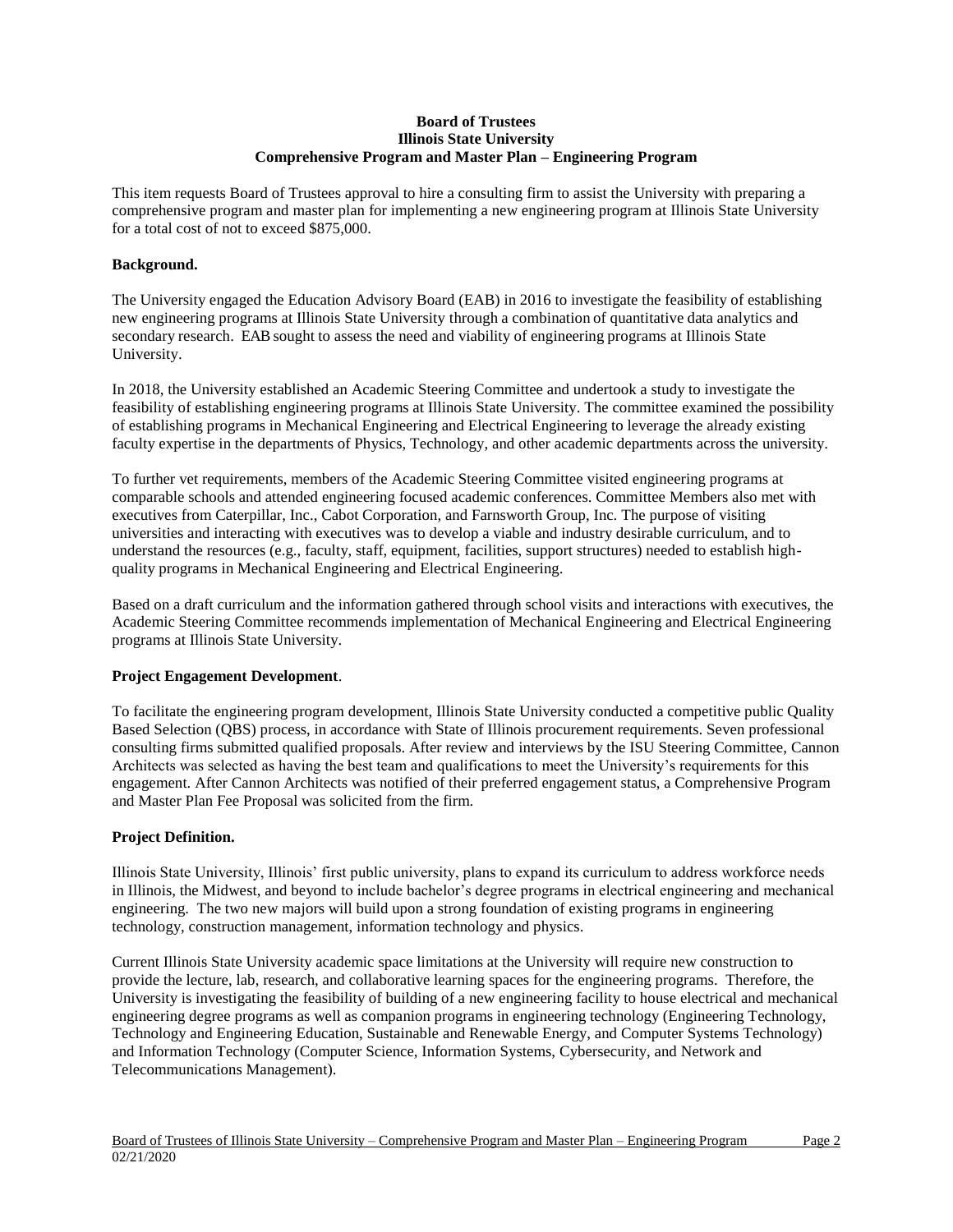# **Project Scope**.

Illinois State University envisions a new building that will consolidate services to facilitate teaching, research, and learning. This consulting project with Cannon Architects will provide the road map to better integrate various technologies with all Illinois State University campus stakeholders and partners. The scope of this work includes educational planning and a thorough investigation of the existing Illinois State University campus, similar programs, and their functional relationship on campus, and will include:

- 1. Review of the current Illinois State University Campus Master Plan
- 2. General inventory of all existing Illinois State University academic spaces occupied by similar programs
- 3. Documentation and analysis of existing academic space usage by function
- 4. Educational planning services
- 5. Program objectives and desired student learning outcomes.
- 6. Draft curriculum to identify target faculty cadre size and backgrounds, including leadership roles.
- 7. Engineering program accreditation strategy
- 8. Identify and engage external advocates and stakeholders (e.g. local industry) with ISU leadership
- 9. Projected future engineering facilities space, equipment needs and usage
- 10. Recommendations for a state-of-the-art space and functional program for a premier Engineering teaching facility at Illinois State University
- 11. Implementation plan and schedule, in an incremental phased approach (if possible)
- 12. Estimated total project costs in discreet "Stand Alone" project scopes.
- 13. Engagement deliverable presentations

Engagement deliverables will recommend a methodology to Illinois State University for approval that will be used to complete the design for an Engineering facility that includes:

- 1. Definition of ISU stakeholders, roles, and time commitments
- 2. Inclusive structured plan for involvement with all campus partners and stakeholders

The design for this Engineering facility will include the following requirements:

- 1. Potential sites for the new engineering facility.
- 2. Site analysis of 3 proposed sites.
- 3. Flexibility for future changes, improvements and growth
- 4. Inclusion of innovative technological features
- 5. Inclusion of innovative sustainable energy and resource efficient features (i.e. LEED)

**Project Budget**. \$875,000 is the projected total costs needed to prepare a comprehensive program and master plan for implementing a new Engineering Program at Illinois State University.

### **Resource Requirements**

| Programming / Planning Fees | \$825,000 |
|-----------------------------|-----------|
| <b>Additional Services</b>  | 20,000    |
| Contingency                 | 30,000    |
| <b>Total Project Cost</b>   | \$875,000 |

Source of Funding: General Revenue University Reserves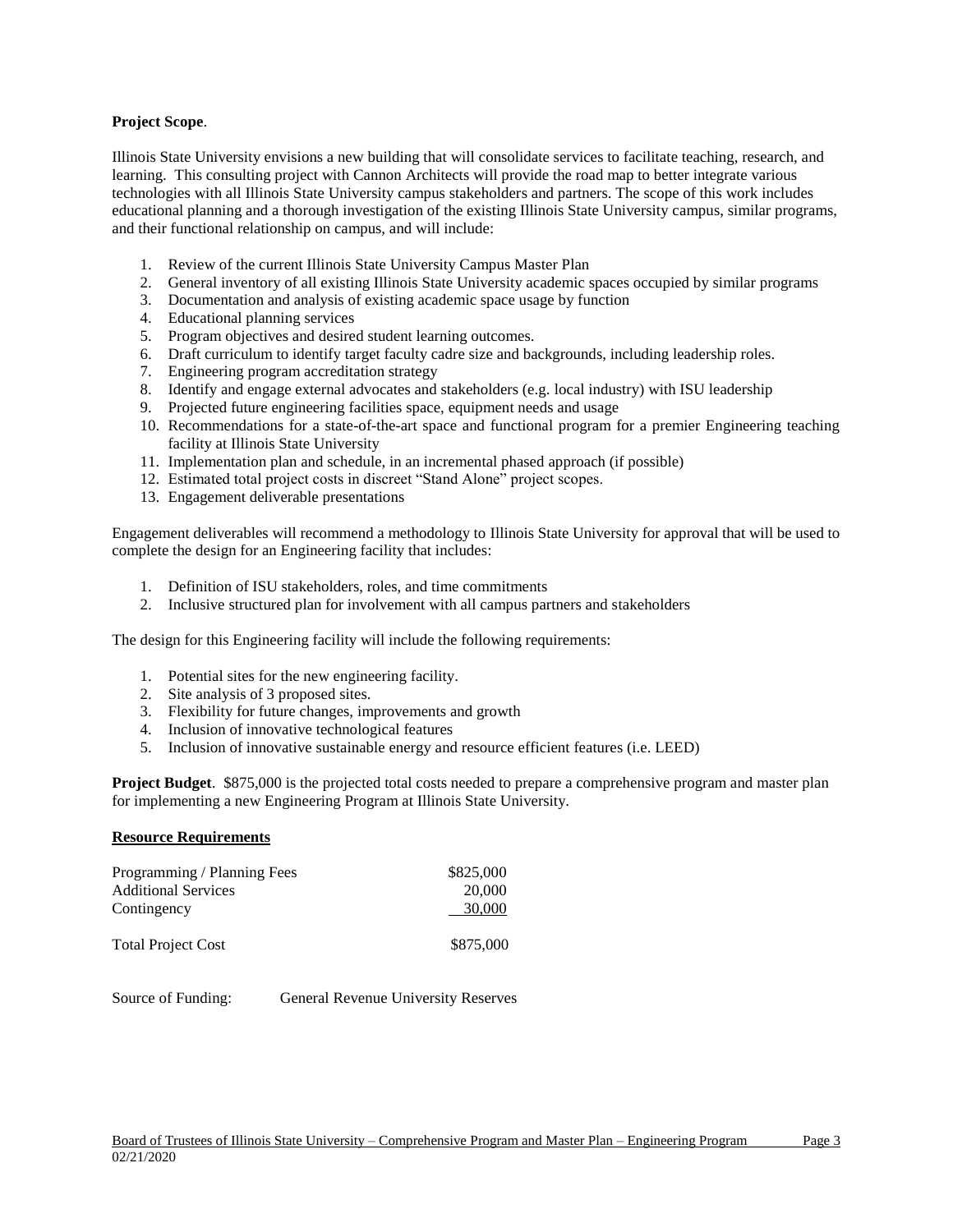# **BOARD OF TRUSTEES**

 **Resolution No. 2020.02/04 Authorization to Renew Lease at College Place Uptown Building**

# **Resolution**

Whereas, Illinois State University has insufficient available University-owned space to accommodate all academic and administrative support units in facilities on campus, and

Whereas, the Board of Trustees of Illinois State University entered into an agreement with JRH, MRH LLC – 206 North Normal Series, currently operating as MCP Uptown Owners, LLC on July 2, 2009 to lease a portion of the second floor of College Place Uptown consisting of approximately 31,327 rentable square feet for a period of five years with an option to renew for an additional five years, and

Whereas, an additional agreement was entered on October 10, 2012 to lease approximately 4,172 rentable square feet on the first floor of College Place Uptown for a period of five years with an option to renew for an additional five years, and

Whereas, Illinois State University has negotiated with MCP Uptown Owners, LLC to enter into new terms and conditions to secure a new lease renewal for the second-floor space and simultaneously provide for the opportunity to extend, if exercised, the current lease for the first floor for an additional period in order to fully align both leases into common terms and conditions, and

Whereas, Illinois State University will secure the necessary State of Illinois approvals to proceed with this lease renewal, pending Board of Trustees approval, and

Whereas, the Board of Trustees of Illinois State University has the authority to lease real property, and

Whereas, University policy requires Board of Trustees approval on financial commitments of \$500,000 or more:

Therefore, be it resolved by the Board of Trustees that: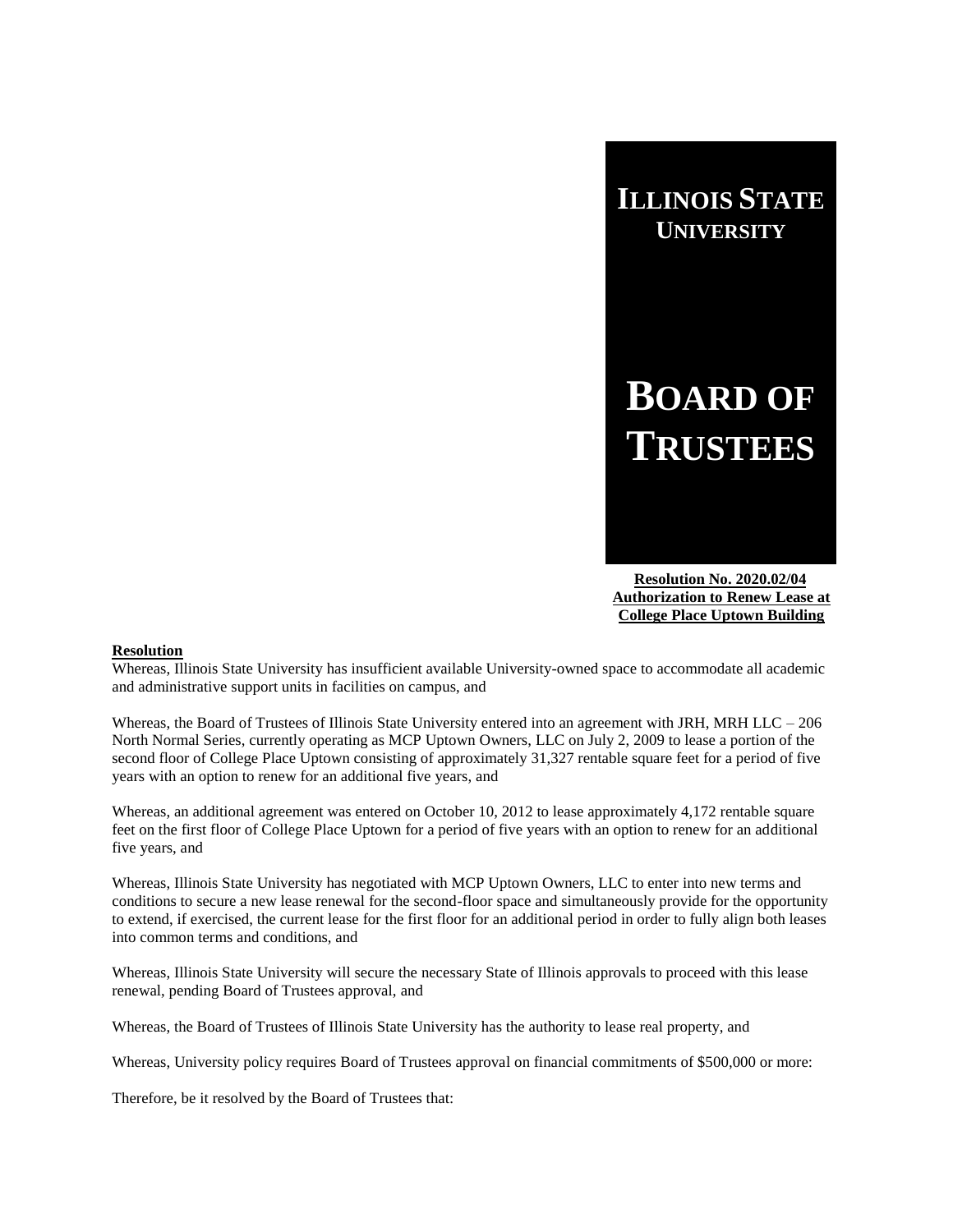- 1. Subject to receipt of the required State of Illinois approval, the Board authorizes the President of the University to enter into an agreement with MCP Uptown Owners, LLC to exercise the lease of the real property subject to the following conditions:
	- a) the lease term shall be for a period not to exceed ten years, including the original lease time period and subsequent renewals, beginning on June 1<sup>st</sup>, 2020. The first lease period, covering both the first and second floors, extends between June 1, 2020 thru October 9, 2022 (28 months), the second lease period, if exercised. will extend from October 10, 2022, to October 9, 2027 (60 months), the third lease period, if exercised, will extend from October 10, 2027, to May 31, 2030 (32 months);
	- b) base rent for the first floor during year one of the term shall be a fixed annual rental in an amount equal to \$18.08 per square foot adjusted by the CPI upon each renewal options;
	- c) base rent for the second floor during year one of the term shall be a fixed annual rental in an amount equal to \$19.20 per square foot adjusted by the CPI upon each renewal options;
	- d) Annual rent for the first floor will initially begin at approximately \$75,000 plus CAM charges;
	- e) Annual rent for the second floor will initially begin at approximately \$601,000 plus CAM charges.
- 2. The Chairperson, the Secretary and the Treasurer of the Board and the members, officers, agents and employees of the Board are hereby authorized and directed to do all such acts and to execute all such documents as may be necessary to carry out and comply with the provisions of this resolution and with the actions of the members, officers, agents and employees of the Board, which are in conformity with the intent and purposes of this resolution, whether heretofore or hereafter taken or done, which actions shall be and are ratified, confirmed and approved.

| Board Action on: |                                       | Postpone:          |  |
|------------------|---------------------------------------|--------------------|--|
| Motion by:       |                                       | Amend <sup>-</sup> |  |
| Second by:       |                                       | Disapprove:        |  |
| Vote:            | $\mathrm{v}_{\mathrm{eas:}}$<br>Navs: | Approve:           |  |

ATTEST: Board Action, February 21, 2020

**\_\_\_\_\_\_\_\_\_\_\_\_\_\_\_\_\_\_\_\_\_\_\_\_\_\_\_\_\_\_**\_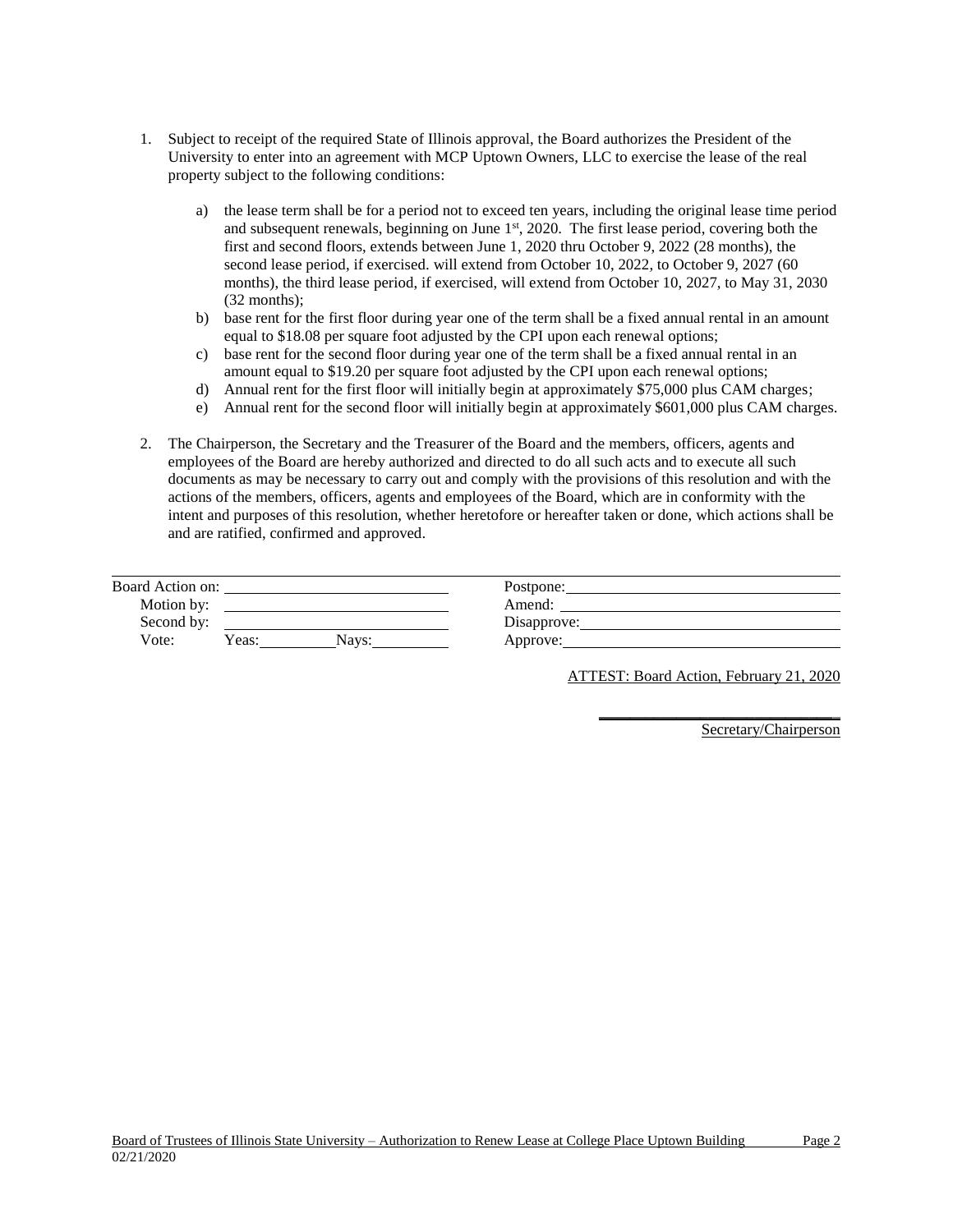# **Board of Trustees Illinois State University Authorization to Renew Lease at College Place Uptown Building**

Illinois State University's *Master Plan: 2010-2030 Looking to the Future* guides the physical development of the campus. The *Master Plan* advances the values and goals in the University's strategic plan, *Educate•Connect•Elevate.*  These plans acknowledge the importance of partnerships in meeting the future needs of the University and recognize the need for the construction of new facilities and the renovation of existing facilities to properly support the University's programs and services. *Master Plan: 2010-2030* recognizes the need for additional University space and recommends pursuing leasing and partnership opportunities in Uptown Normal. The proximity of Uptown Normal to the University's campus makes it a desirable area for addressing certain space needs. A Request for Proposal process was completed by Illinois State University in accordance with Illinois regulations. This property was selected through the competitive process.

In July 2009, the Board of Trustees granted authority for the University to enter a lease with JRH, MRH LLC – 206 North Normal Series, currently operating as MCP Uptown Owners, LLC for approximately 31,327 of rentable square feet of space on the second floor of the Uptown Crossing building located at 100 South Fell Street in Uptown Normal. The space currently houses faculty and staff supporting Research and Sponsored Programs, Comptroller's Office units (Payroll, Purchasing, and Business Office), Office of Equal Opportunity and Access, College of Education grant-supported activities (e.g., Connections, National Board Resource Center), and the Workforce Data Management project. The second-floor space also contains four conference rooms and smaller meeting rooms that are periodically used by offices other than those located in the facility.

In October 2012 an additional agreement was entered with the property owner to lease approximately 4,172 rentable square feet on the first floor for a period of five years with an option to renew for an additional five years. The first floor of the College Place Uptown Building currently houses staff supporting campus facilities planning and construction. Both floors provide space for approximately 102 full-time staff and 29 students/interns.

The lease renewal will align the space rental terms and conditions for the entire building under one agreement with concurrent dates. The renewal proposal offered by MCP Uptown Owners, LLC calls for a lease term beginning on June 1, 2020 with the following terms; (a) base rent for the first floor during year one of the term shall be a fixed annual rental in an amount equal to \$18.08 per square foot adjusted by the CPI upon each renewal option; (b) base rent for the second floor during year one of the term shall be a fixed annual rental in an amount equal to \$19.20 per square foot, adjusted by the CPI upon each renewal option. In addition to the annual rental payments, the University pays for all applicable common area and office maintenance charges (CAM).

Securing office space through this proposed lease renewal addresses a current space requirement need for the University. The University is actively pursuing options to invest in new or renovated facilities on campus and/or acquire property in order to eliminate the need for rental space.

# **Resource Requirements**

- 1. Annual rent to secure 4,172 rentable square feet on the first floor will initially begin at approximately \$75,000 plus CAM charges. The total rental charges under the initial lease term (28 months) is approximately \$175,000.
- 2. Annual rent to secure 31,327 rentable square feet on the second floor will be initially begin at approximately \$601,000 plus CAM charges. The total rental charges under the initial lease term (28 months) is approximately \$1.4 million.

Funding Source: General Revenue Resources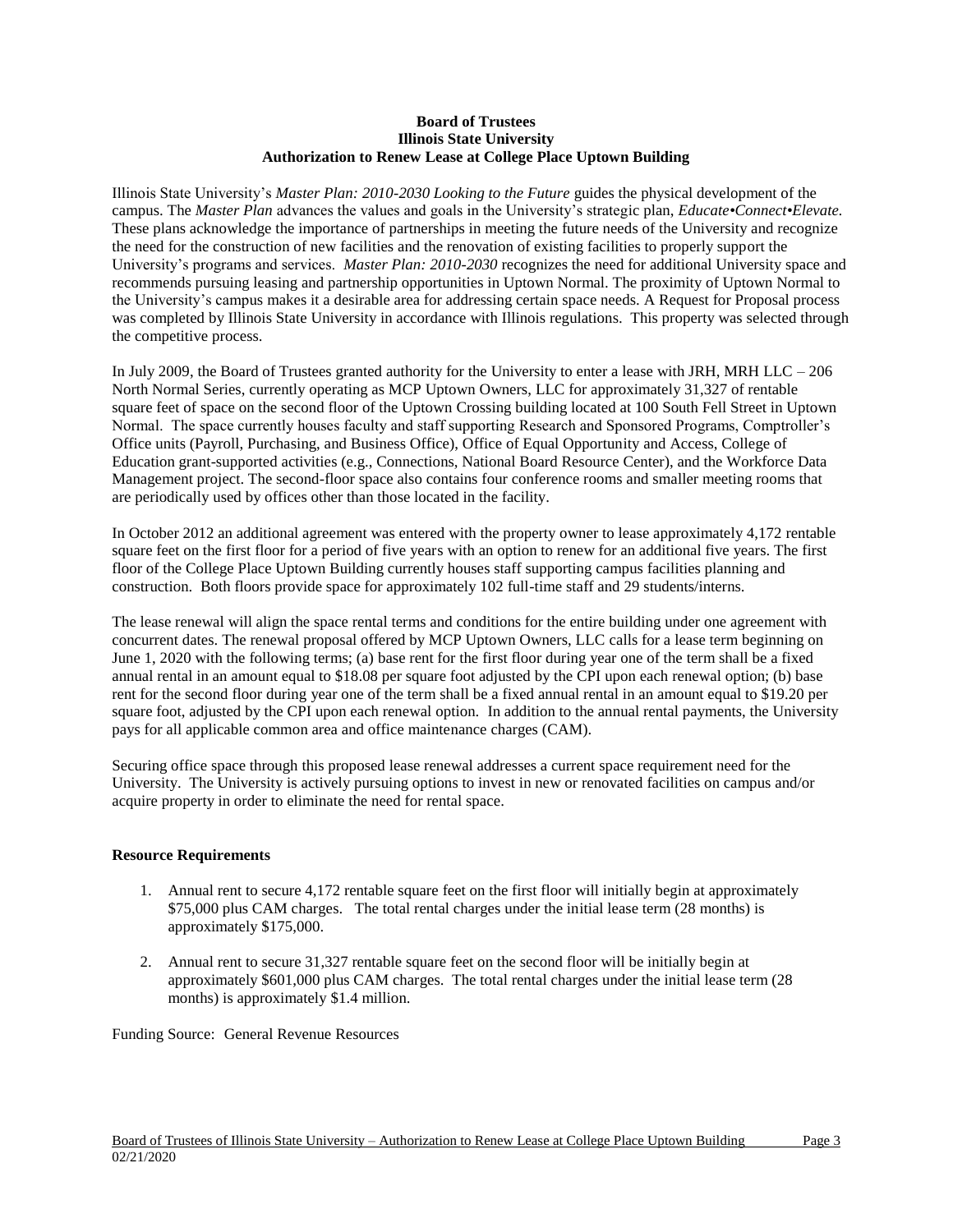

 **Resolution No. 2020.02/05 Renewal of Student Health Insurance**

# **Resolution**

Whereas, the University's Student Health and Accident Plan will expire August 16, 2020, and

Whereas, the Board of Trustees approved the current agreement with Aetna Student Health for the 2012-13 policy year at its February 17, 2012 meeting which included a provision for up to nine renewal periods upon mutual agreement between Illinois State University and Aetna Student Health, and

Whereas, this is the eighth renewal between Illinois State University and Aetna Student Health:

Therefore, be it resolved that the Board of Trustees of Illinois State University award to Aetna Student Health the renewed agreement for the 2020-2021 policy year.

Be it further resolved that the Board of Trustees approves the student health insurance rate of \$281 for the fall 2020 and spring 2021 sessions and \$211 for the summer 2021 session.

| Board Action on: |                | Postpone:   |
|------------------|----------------|-------------|
| Motion by:       |                | Amend:      |
| Second by:       |                | Disapprove: |
| Vote:            | Yeas:<br>Navs: | Approve:    |

ATTEST: Board Action, February 21, 2020

**\_\_\_\_\_\_\_\_\_\_\_\_\_\_\_\_\_\_\_\_\_\_\_\_\_\_\_\_\_\_**\_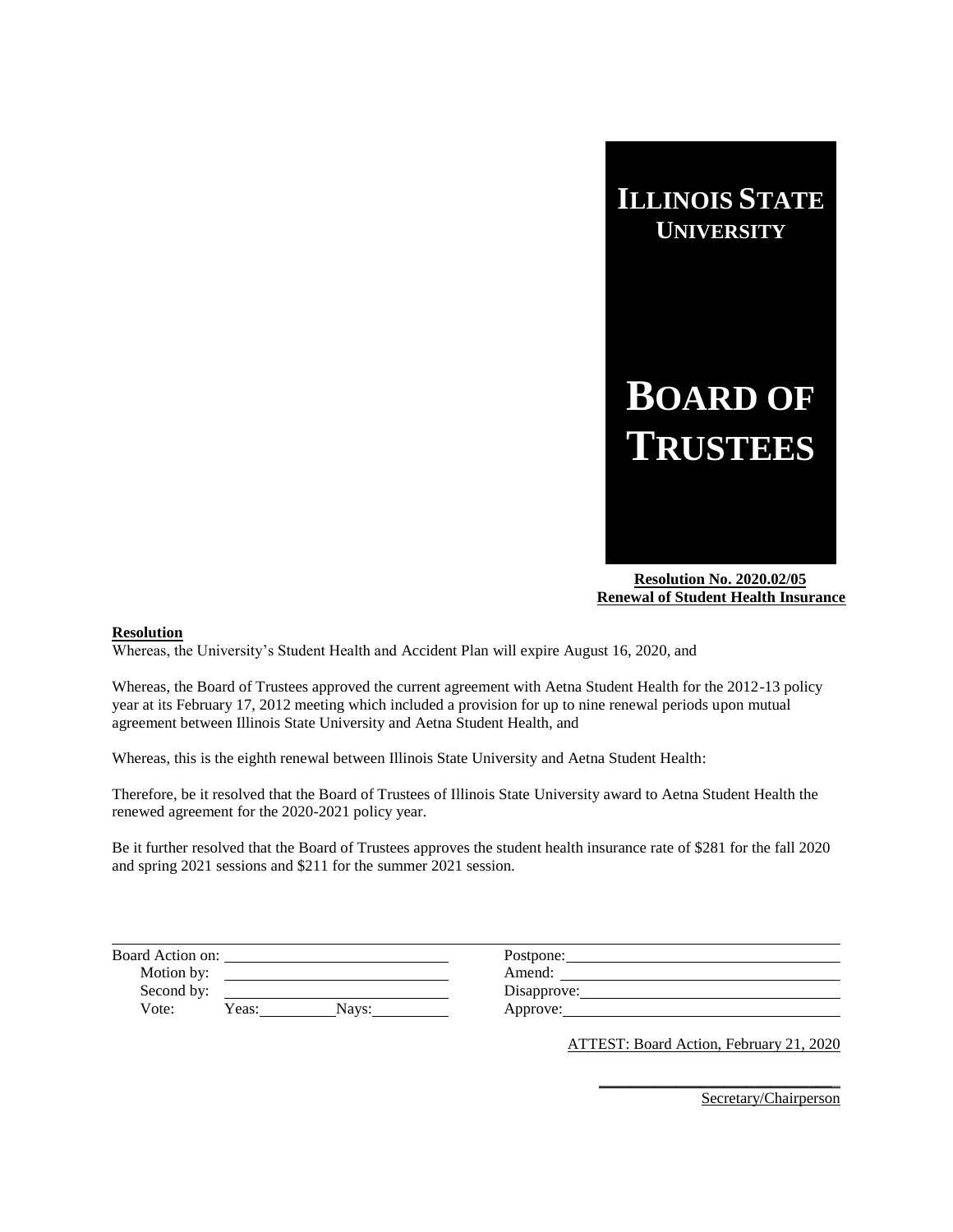## **Board of Trustees Illinois State University Renewal of Student Health Insurance**

Each year Aetna Student Health (ASH) develops a renewal percentage that represents the increase in the plan for the next year. The percentage is calculated using a mathematical formula that estimates medical trends, pooling charges (method by which each member of an insurance pool shares in each and every risk written by the other members of the pool), adjustments in the pooling charge for high dollar claims, impact of plan changes, and any rate increases experienced by the plan. The formula incorporates a blend of the plan's most recent two years of claims and premium data, which has been used for more than fifteen years on ISU renewals.

Due to changes mandated by the Federal Affordable Care Act (ACA), the Student Health Insurance Plan was required to add coverage for additional essential benefits for the 2014-2015 policy year. The ACA also required the removal of the pre-existing condition exclusion and the aggregate plan maximum, along with a taxes and fees increase. For the 2016-2017 policy year, the ACA metallic testing of the plan required a change in benefits. In order to meet that requirement and remain a Platinum Plan, the highest rating by the ACA, the maximum annual plan out of pocket changed from \$1000 to \$1250. At this time, no significant plan changes are required by the ACA for the 2020-2021 policy year.

Representatives from the Student Insurance Office and Student Health Services, with the assistance of an insurance plan consultant with Schlomann & Associates LLC, negotiate with ASH to obtain the best plan at the lowest rate for Illinois State University students. Although seven years ago changes in the ACA resulted in a 33% increase in the costs of the Student Health Insurance Plan, through previous years premium planning, favorable claims experience, and funds from the Premium Stabilization Reserve (PSR), the University was able to offer rate increases of 6.9% for the 2014-2015 and 2015-2016 plan years. The student premium remained flat for 2016-2017 and 2017-2018 (for the 2017-18 plan year a 3.4% ASH increase in premium was agreed upon, but the entire increase was subsidized by the PSR which resulted in no increase to students). A 10.3% increase was agreed upon for the 2018-19 plan year, of which 5.1% was subsidized by reserves and the remaining 5.2% an increase to student premiums. The 2019-20 plan year was also subsidized by reserves resulting in a 3% increase to student premiums.

Based on claims experience, which included a substantial increase in high dollar claims (claims paid > \$25,000 jumped from 19 to 40), ASH initially proposed a 8.5% premium increase for the 2020-21 plan year. However, after negotiations a 7% increase in premium *paid to Aetna* is recommended. In order to continue to keep the cost to students affordable going forward and maintain a reserve for potential bad claims experience, it is recommended student premiums be subsidized by \$16 per student/per semester (\$10 per student summer) for the 2020-21 plan year. *Therefore, for the 2020-21 plan year a 3.9% rate percent increase to students enrolling in the Student Health Insurance Plan is recommended.* This cost is still significantly less than all other State of Illinois schools with plans that are compliant with the ACA.

The proposed Aetna rates and use of the Premium Stabilization Reserve are as follows:

|                         | 2019-2020 | 2020-2021 proposed |
|-------------------------|-----------|--------------------|
| Semester Premium        | \$264     | \$283              |
| On Call Premium         |           |                    |
| Administrative charge   | 10        | 10                 |
| Subsidy from PSR        | -8        | $-16$              |
| Fee assessed to student | \$270     | \$281              |
|                         | 2019-2020 | 2020-2021 proposed |
| Summer Premium          | \$200     | \$214              |
| On Call Premium         | 2         |                    |
| Administrative charge   | 5         | 5                  |
| Subsidy to/from PSR     | -4        | $-10$              |
| Fee assessed to student | \$203     |                    |

Premium Comparison: Current and Proposed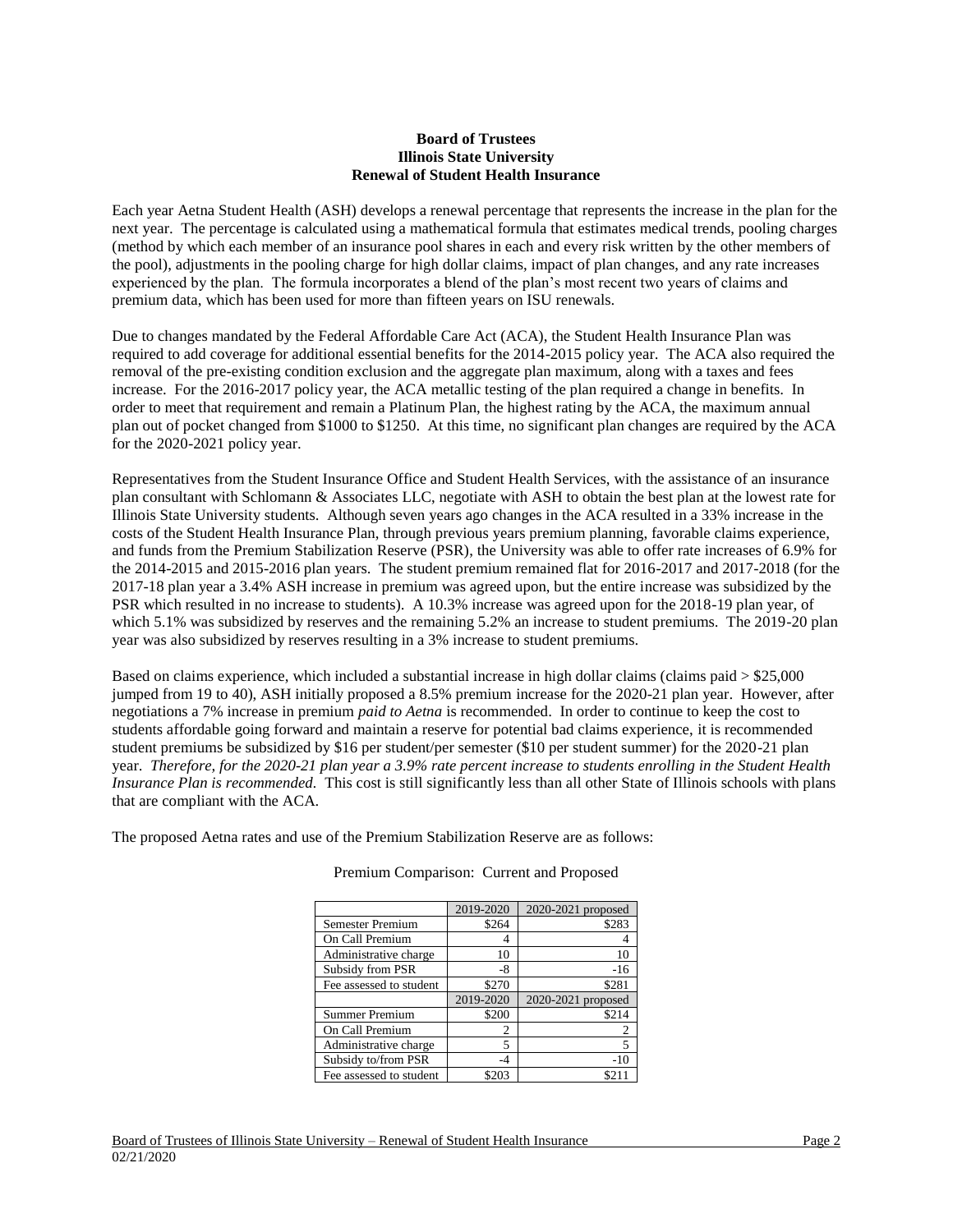# DRAFT

# Consortium Insurance Plans 2019-20 Plan Year

# Compiled spring semester 2020

|                   | <b>NIU</b>      | <b>SIU</b>         | EIU            | <b>WIU</b>      | <b>ISU</b>         | $U$ of $I$      | $U$ of $I$    |
|-------------------|-----------------|--------------------|----------------|-----------------|--------------------|-----------------|---------------|
|                   |                 |                    |                |                 |                    |                 |               |
|                   |                 |                    |                |                 |                    | Undergraduates  | Graduates     |
| <b>Carrier</b>    | Aetna Student   | United             | Self           | <b>United</b>   | Aetna              | United          | <b>United</b> |
|                   | <b>Health</b>   | <b>Healthcare</b>  | <b>Insured</b> | Healthcare      | <b>Student</b>     | Healthcare      | Healthcare    |
|                   |                 |                    |                |                 | <b>Health</b>      |                 |               |
| <b>Semester</b>   | \$1,179 fall;   | <b>\$912 fall:</b> | \$110 fall;    | \$795 fall;     | <b>\$270 fall:</b> | \$544 fall;     | \$696 fall;   |
| fee               | \$1,179         | \$912              | \$110          | \$795           | \$270              | \$544 spring;   | \$696         |
|                   | spring/summer   | spring/summer      | spring;        | spring/summer   | spring;            | \$544 summer    | spring;       |
|                   | combined;       | combined;          | \$88           | combined;       | \$203              |                 | \$696         |
|                   | \$394 summer    | \$339 summer       | summer         | \$263 summer    | summer             |                 | summer        |
|                   | only            | only               |                | only            |                    |                 |               |
|                   |                 |                    |                |                 |                    |                 |               |
| <b>Deductible</b> | \$500 annual in | \$300 in-          | \$100 per      | \$750 in        | \$50               | \$250 annual    | \$150         |
|                   | network;        | network;           | condition      | network;        | annual;            |                 | annual        |
|                   | \$1,000 out of  | \$700 out of       |                | \$1,500 out of  | waived if          |                 |               |
|                   | network         | network            |                | network         | other              |                 |               |
|                   | (& additional   |                    |                |                 | insurance          |                 |               |
|                   | \$300 each ER)  |                    |                |                 |                    |                 |               |
| <b>Stop Loss</b>  | \$7,150 in-     | \$7900 in-         | <b>None</b>    | \$7,200 in-     | \$1,250            | \$6,850 in-     | \$1,800 in-   |
|                   |                 |                    |                |                 |                    |                 |               |
| (student          | network:        | network:           |                | network;        |                    | network,        | network,      |
| maximum           | \$30,000 out of | \$16,000 out of    |                | \$20,000 out of |                    | \$13,700 out of | \$3,600 out   |
| out of            | network         | network            |                | network         |                    | network         | of            |
| pocket per        |                 |                    |                |                 |                    |                 | network       |
| policy year)      |                 |                    |                |                 |                    |                 |               |
| Plan              | Unlimited       | Unlimited          | \$15,000       | Unlimited       | <b>Unlimited</b>   | Unlimited       | Unlimited     |
| <b>Maximum</b>    |                 |                    | annual         |                 |                    |                 |               |
|                   |                 |                    |                |                 |                    |                 |               |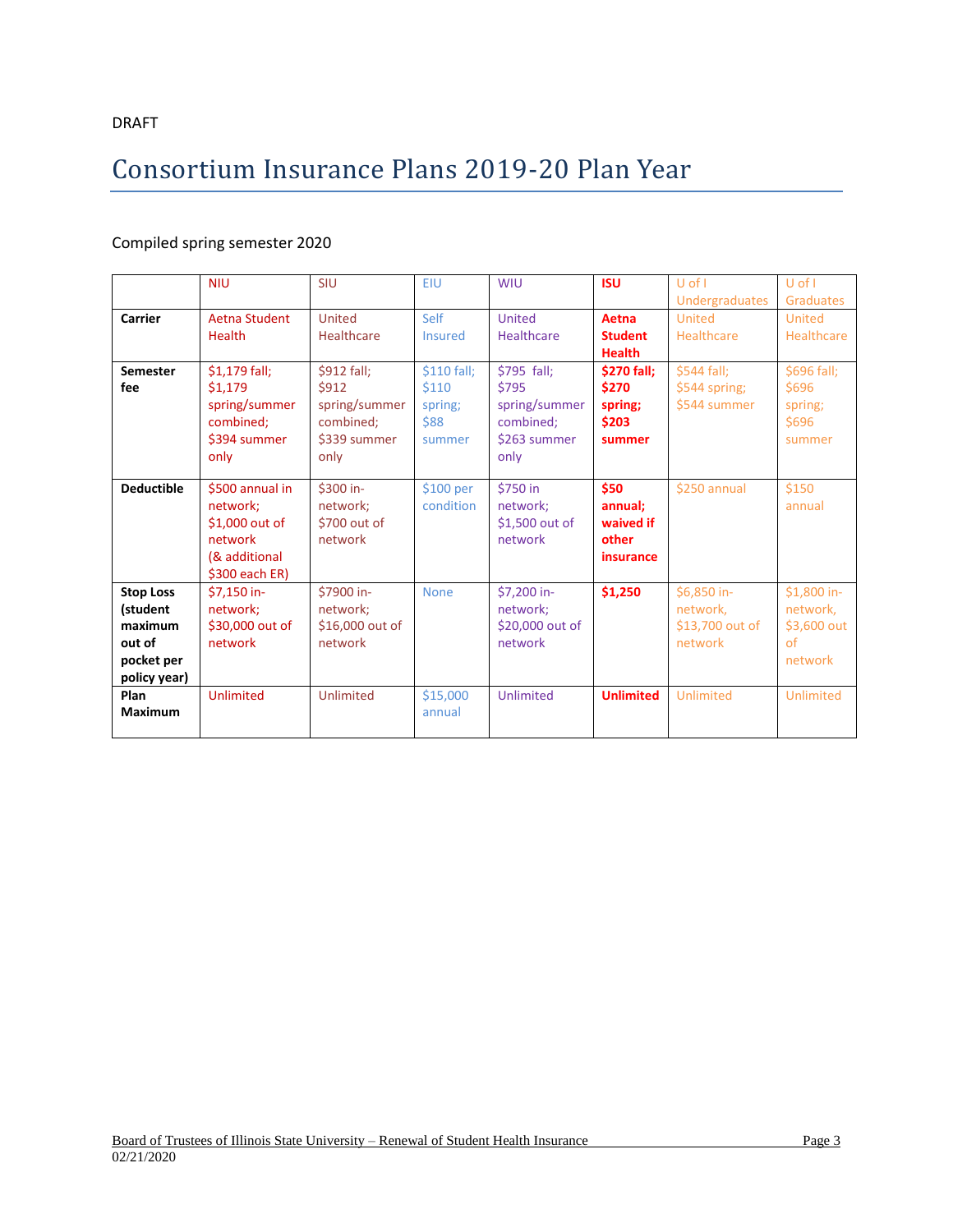# **BOARD OF TRUSTEES**

 **Resolution No. 2020.02/06 Illinois State University Multicultural Center**

### **Resolution**

Whereas, property located at 301 S. Main Street, Normal, is a support facility owned and operated by Illinois State University, originally housing the University Museum and, most recently, the Instructional Technology and Development Center and the Center for Teaching and Learning Technologies, and

Whereas, the University created a task force to craft a comprehensive plan to program and create a multicultural center at Illinois State University, and

Whereas, this task force identified necessary program features for a multicultural center and identified 301 S. Main Street as a location for this facility at Illinois State University:

Therefore, be it resolved that the Board of Trustees authorizes a capital project to plan, design and renovate 301 S. Main Street for a multicultural center at a total cost of not to exceed \$5.5 million.

| Board Action on: |                | Postpone:   |  |
|------------------|----------------|-------------|--|
| Motion by:       |                | Amend:      |  |
| Second by:       |                | Disapprove: |  |
| Vote:            | Yeas:<br>Navs: | Approve:    |  |

ATTEST: Board Action, February 21, 2020

**\_\_\_\_\_\_\_\_\_\_\_\_\_\_\_\_\_\_\_\_\_\_\_\_\_\_\_\_\_\_**\_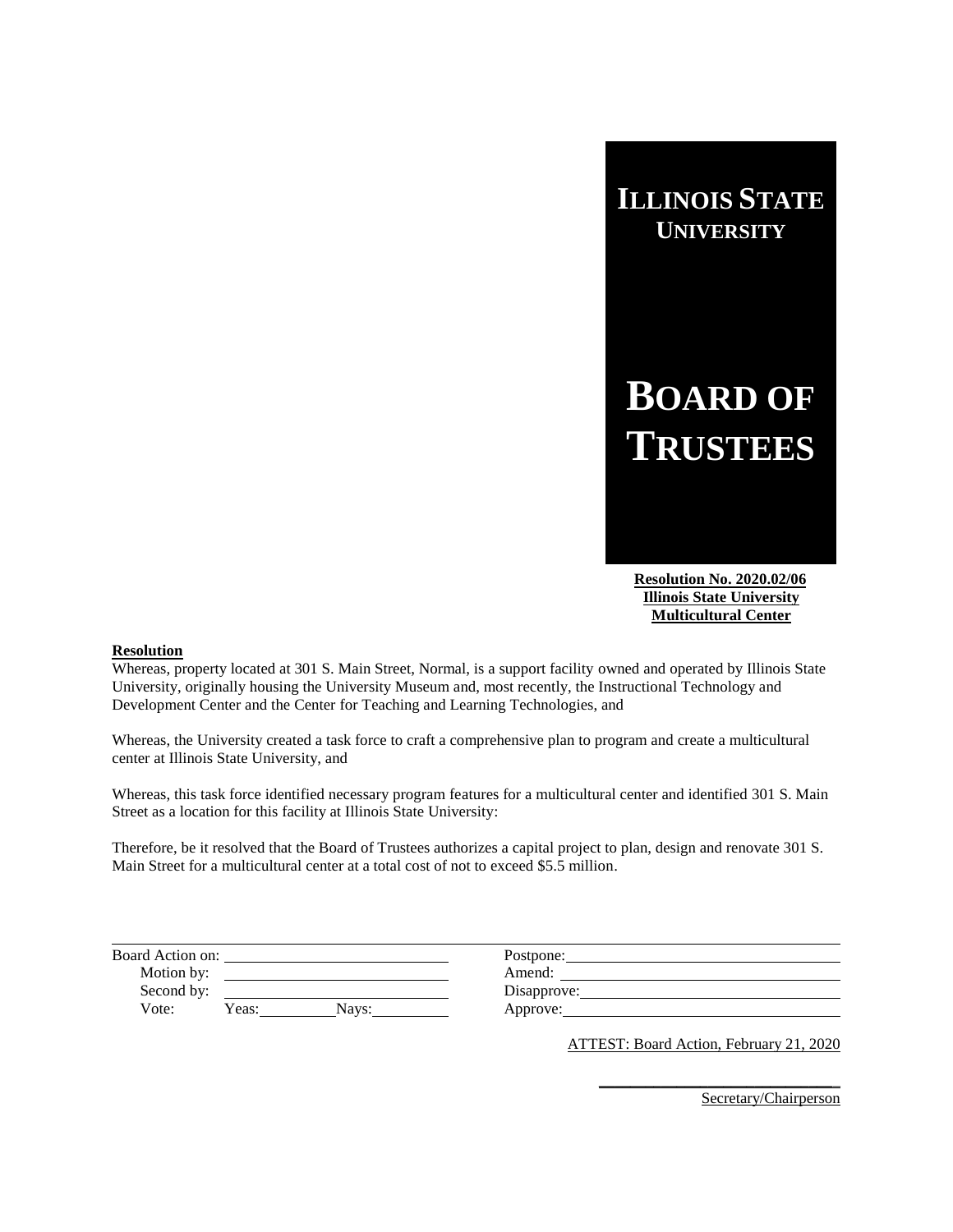# **Board of Trustees Illinois State University Illinois State University Multicultural Center**

Property located at 301 South Main Street, Normal, was acquired by the University in 1987 and was originally used as the University Museum. The museum was relocated in 1994 and the building was remodeled to accommodate the Instructional Technology and Development Center, of which the Center for Teaching and Learning Technologies was a prime component. In 2019, University leadership designated the facility as the future location for a new multicultural center.

# **Background**

The Illinois State Multicultural Center Taskforce was formed in the fall of 2018, at the direction of President Dietz, in response to a charge from the Campus Climate Taskforce. This group consisted of faculty, staff and students working to develop a plan to determine the program for a multicultural center for the students, faculty and staff of Illinois State University.

Research was undertaken and site visits to peer institutions facilities were conducted. Analysis of the data gathered was undertaken and the committee made program recommendations for the spaces, services and staffing for an Illinois State University multicultural center.

The primary focus of the multicultural center will be to serve student needs. This new facility will align with the education, care and support of the student body first, with primary emphasis on minority students on ISU's campus. Future opportunities for research and scholarship, support of faculty and staff affinity groups, along with alumni engagement are areas to be ultimately addressed by this facility, but the main goal of the multicultural center is the nurturing and empowerment of our students. The interaction of these various campus and alumni groups will enhance the effectiveness of the multicultural center in achieving its primary goal of the caring and supporting students that engage with this facility.

Given the primary focus of the facility will be on programming, support services and care functions for the student body, the multicultural center will be positioned within the division of Student Affairs. Such a placement allows for direct connection with the staffing and services best placed to aid with the delivery of such resources to the campus community.

The University has targeted Fall 2020 as the planned opening date.

**Project Scope –** The multicultural center facility will include:

- Student organization office space
- A kitchen
- Meeting spaces
- Performance and Practice spaces
- Change Room
- Casual gathering spaces
- Reflection Room / Multi-purpose space
- Lactation/Changing Room
- Computer lab
- Administrative Offices
- Storage

Program and student support services the Multicultural Center will provide include:

- Instructional spaces
- Financial Aid office
- Academic support/advising services space
- Counseling group space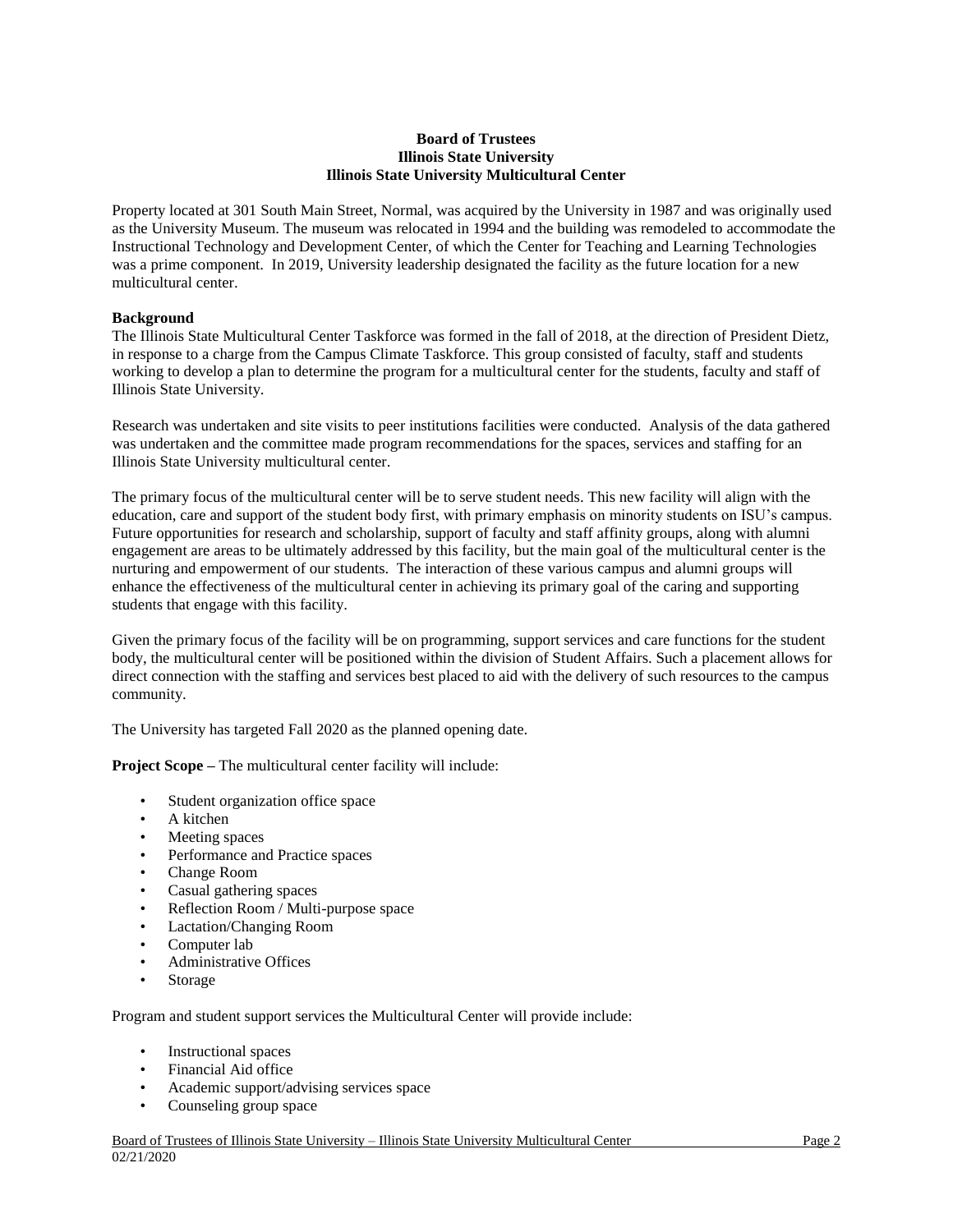- Career Services space
- Faculty/Staff meeting spaces
- Alumni outreach activities

# **Resource Requirements**

| Construction & Equipment  | \$4,500,000 |
|---------------------------|-------------|
| Demolition / Abatement    | 190,000     |
| Design Fees               | 200,000     |
| Contingency               | 610,000     |
|                           |             |
| <b>Total Project Cost</b> | \$5,500,000 |

Source of Funds: AFS Bond Reserves and/or planned 2020 Bond Series Proceeds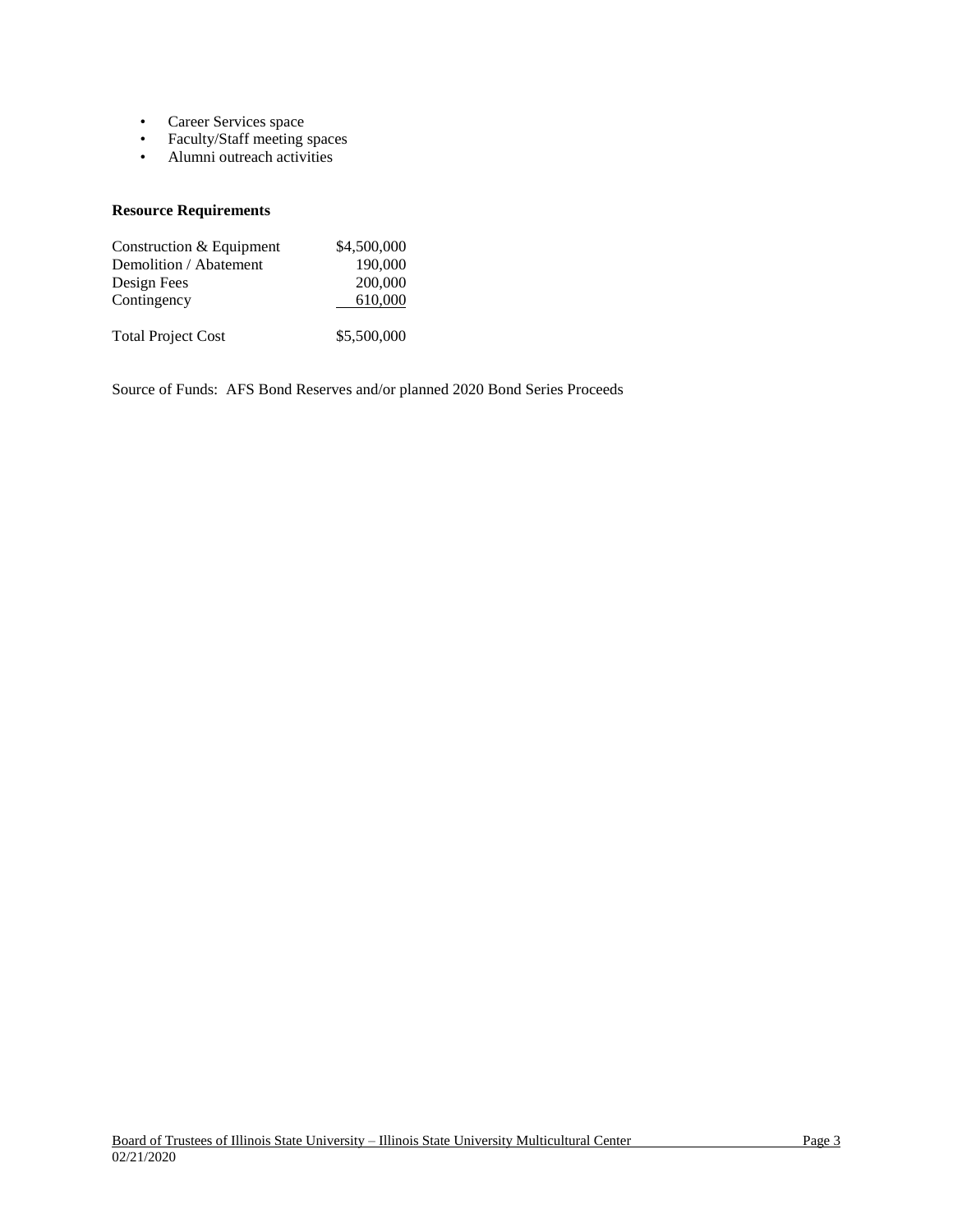

**BOARD OF TRUSTEES**

 **Resolution No. 2020.02/07 Bone Student Center Visitor Parking Lot Improvements**

## **Resolution**

Whereas, Illinois State University operates and maintains parking facilities for its employees, students and visitors, and

Whereas, the parking facilities require regular maintenance to remain safe and usable, and

Whereas, the Bone Student Center visitor parking lot provides parking for various campus visitors during numerous campus related events throughout the academic year and summer months. Faculty, staff, and students are also permitted to use the parking lot for a nominal hourly rate, and

Whereas, the redevelopment of the Bone Student Center visitor parking lot is integral to development of a new north campus entry pedestrian gateway:

Therefore, be it resolved that the Board of Trustees authorizes a capital project for reconfiguring, repairing and replacing the driving surface of the Bone Student Center visitor parking lot along with installing new light fixtures and a new visitor's parking ticketing system, a sustainable water retention feature, and installing a pedestrian walkway through the parking lot to the new east entrance of the Bone Student Center.

Therefore, be it further resolved that the Board of Trustees authorizes expenditures not to exceed \$4.1 million for this project.

| Board Action on: |                | Postpone:   |  |
|------------------|----------------|-------------|--|
| Motion by:       |                | Amend:      |  |
| Second by:       |                | Disapprove: |  |
| Vote:            | Yeas:<br>Navs: | Approve:    |  |
|                  |                |             |  |

ATTEST: Board Action, February 21, 2020

**\_\_\_\_\_\_\_\_\_\_\_\_\_\_\_\_\_\_\_\_\_\_\_\_\_\_\_\_\_\_**\_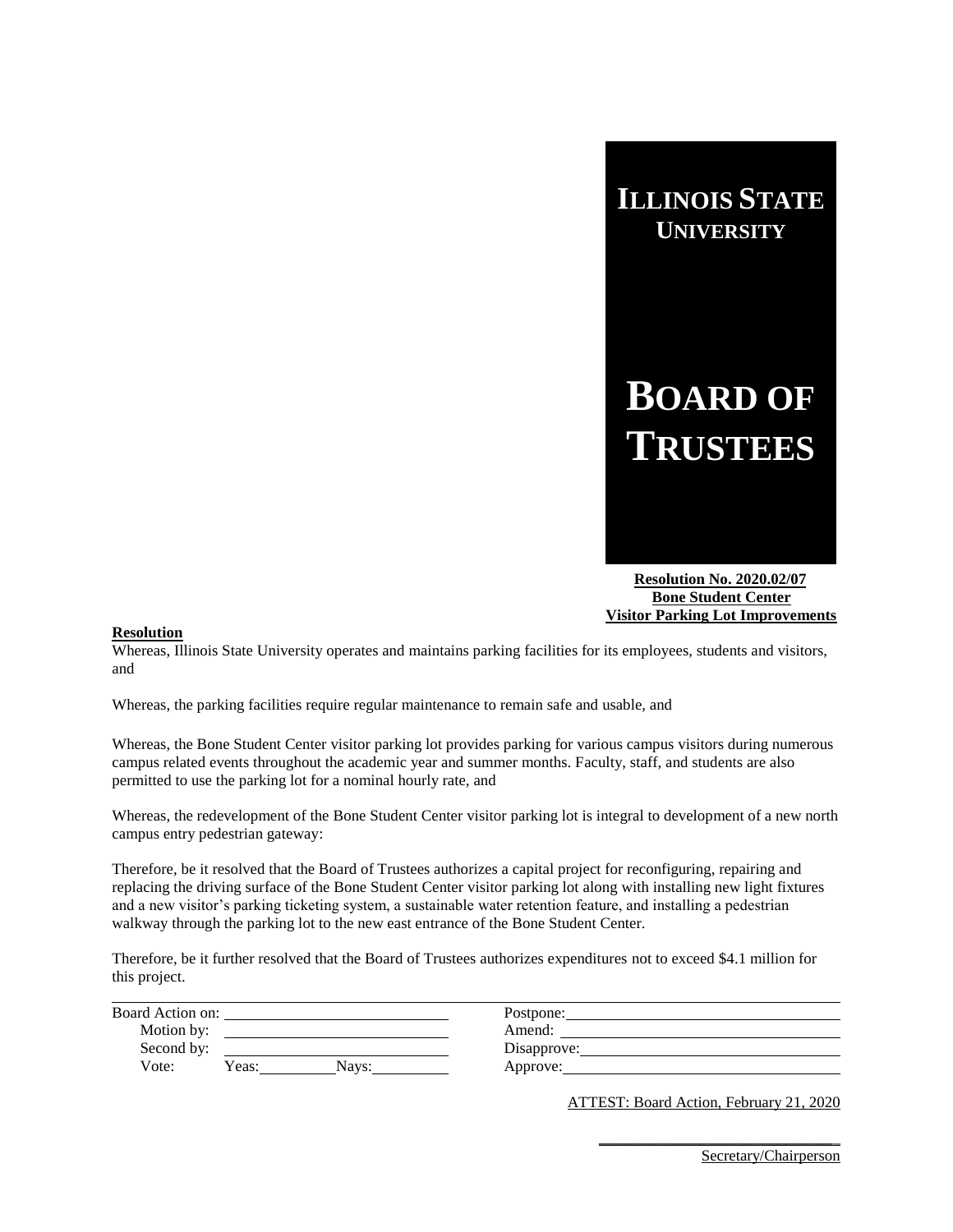## **Board of Trustees Illinois State University Bone Student Center Visitor Parking Lot Improvements**

This item requests Board of Trustees approval to spend \$4.1 million to construct a new pedestrian entry walkway and repair the Bone Student Center visitor parking lot. The University also plans to install a new visitor parking ticketing system in the Bone Student Center visitor parking lot.

**Background** – The current parking surface material of the Bone Student Center visitor parking lot is asphalt and is severely deteriorated. Parking surfaces are uneven with drainage problems. Large surface cracks have resulted in numerous openings in the parking surfaces. As a result, surface water is penetrating below the parking surface, accumulating and causing serious damage at an accelerating rate. This condition needs to be corrected in a timely manner or serious damage and increased costs will be necessary to repair and replace the existing parking surfaces at a future date.

**Project Scope** – The Bone Student Center visitor parking lot redevelopment plan involves reconfiguring this parking lot into two separate parking lots and constructing a new north campus entry pedestrian gateway path that bifurcates the two new parking lots.

The existing parking surfaces will be re-surfaced with a new 3" ultra-thin concrete installation and the existing lighting will be replaced with new LED lights and poles for better lighting levels and coverage. After re-surfacing is complete, re-striping of the parking lots will be undertaken to improve efficiency. A new visitor parking payment ticketing system will also be installed.

A significant design feature of this redevelopment plan is the new north campus entry pedestrian gateway. This will connect Locust Street at the campus edge to the new east Bone Center entrance plaza, new east Bone Center entrances, and grand stairway to the Bone/Milner Plaza that connects via the College Avenue bridge to the Quad. This direction is supported in item No. 63 Campus from Periphery, in the *Master Plan 2010-202030 Looking to the Future.*

# **Resource Requirements**

| Construction              | \$3,400,000 |
|---------------------------|-------------|
| Design Fees               | 325,000     |
| Contingency               | 375,000     |
| <b>Total Project Cost</b> | \$4,100,000 |

Source of Funding: AFS Reserves and/or Bond Proceeds from planned 2020 AFS Bond Series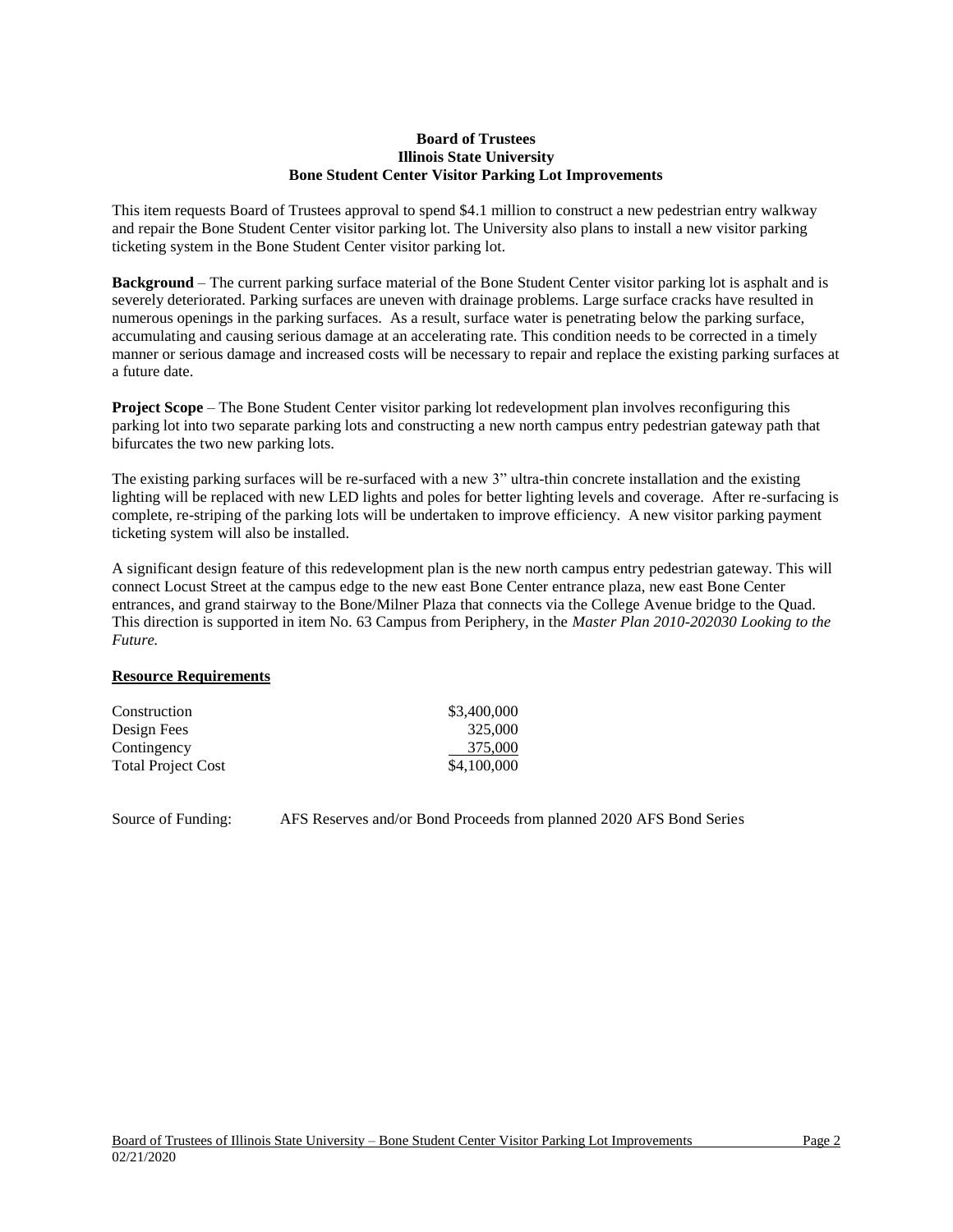

 **Resolution No. 2020.02/08 Watterson Towers Mechanical Penthouse Upgrades**

### **Resolution**

Whereas, Watterson Towers, opened in 1969, is a residence hall tower housing 2,200 students and is owned and operated by Illinois State University, and

Whereas, Watterson Towers fresh air supply to the student room floors is handled by air handling units in the penthouse, and

Whereas, these units are original to the building, have exceeded their intended life, and are costly to maintain:

Therefore, be it resolved that the Board of Trustees authorizes a capital project to design a mechanical penthouse improvement project to replace the air handling units and undertake construction at a budget not to exceed \$4.2 million for this project.

| Board Action on: |       |       | Postpone:   |  |
|------------------|-------|-------|-------------|--|
| Motion by:       |       |       | Amend:      |  |
| Second by:       |       |       | Disapprove: |  |
| Vote:            | Yeas: | Navs: | Approve:    |  |

ATTEST: Board Action, February 21, 2020

**\_\_\_\_\_\_\_\_\_\_\_\_\_\_\_\_\_\_\_\_\_\_\_\_\_\_\_\_\_\_**\_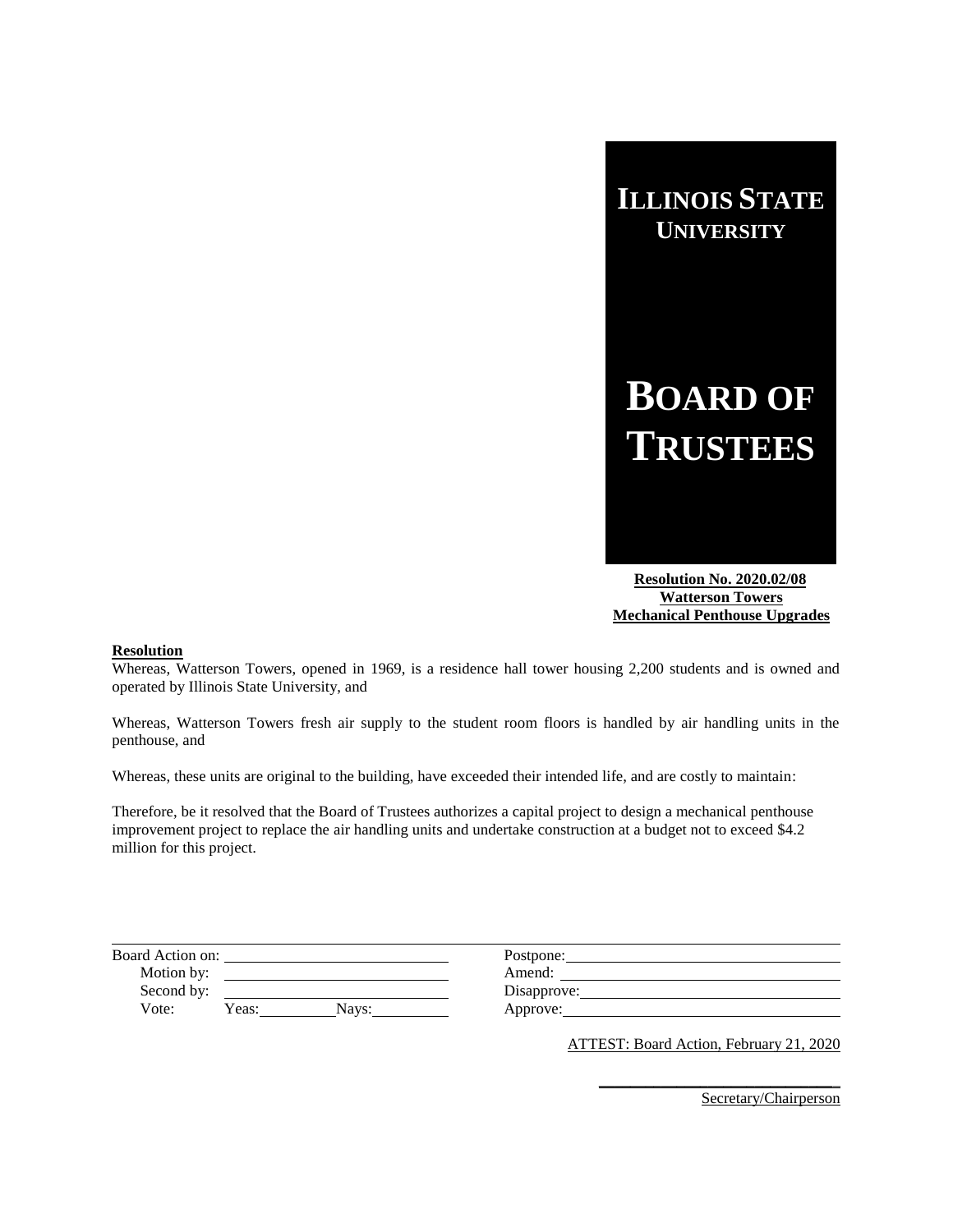# **Board of Trustees Illinois State University Watterson Towers Mechanical Penthouse Upgrades**

Watterson Residential Towers is comprised of two 28-story residence halls with 25 floors of student rooms. Other Watterson floor levels include management offices, activity spaces, laundry facilities, exercise facilities, and the entry lobby, comprising a total of nearly 550,000 gross square feet.

**Background** – There are two large mechanical penthouses on the roof of each of the towers at Watterson. These penthouses contain the air handling units and exhaust fans that provide fresh air supply and exhaust to all 28 stories of the buildings. The air handling units scheduled for replacement are original to the building. This project is essential to the continuing planned maintenance of Illinois State University facilities and providing necessary air supply to building residents and occupants.

**Scope of Work** – The scope of the HVAC engineered design work includes:

- 1. Engage an Architecture/Engineering firm to design the replacement for six air handling units, four exhaust fans, and any necessary upgrades to infrastructure to support the project.
- 2. Work includes all associated/affected: HVAC equipment, piping, ductwork, controls, space heating, fire stopping, electrical, fire alarm and life safety.

Project work is in the penthouse at the top of the two towers, approximately 260' above grade, with limited access at grade level adjacent to the building for removal of existing equipment and installation of new equipment. The total project costs are projected to not exceed \$4.2 million.

# **Resource Requirements**

| Design Fees               | 250,000     |
|---------------------------|-------------|
| Construction & Equipment  | 3,400,000   |
| Contingency               | 450,000     |
| <b>Total Project Cost</b> | \$4,200,000 |

Source of Funds: AFS Bond Reserves and/or planned 2020 Bond Series Issuance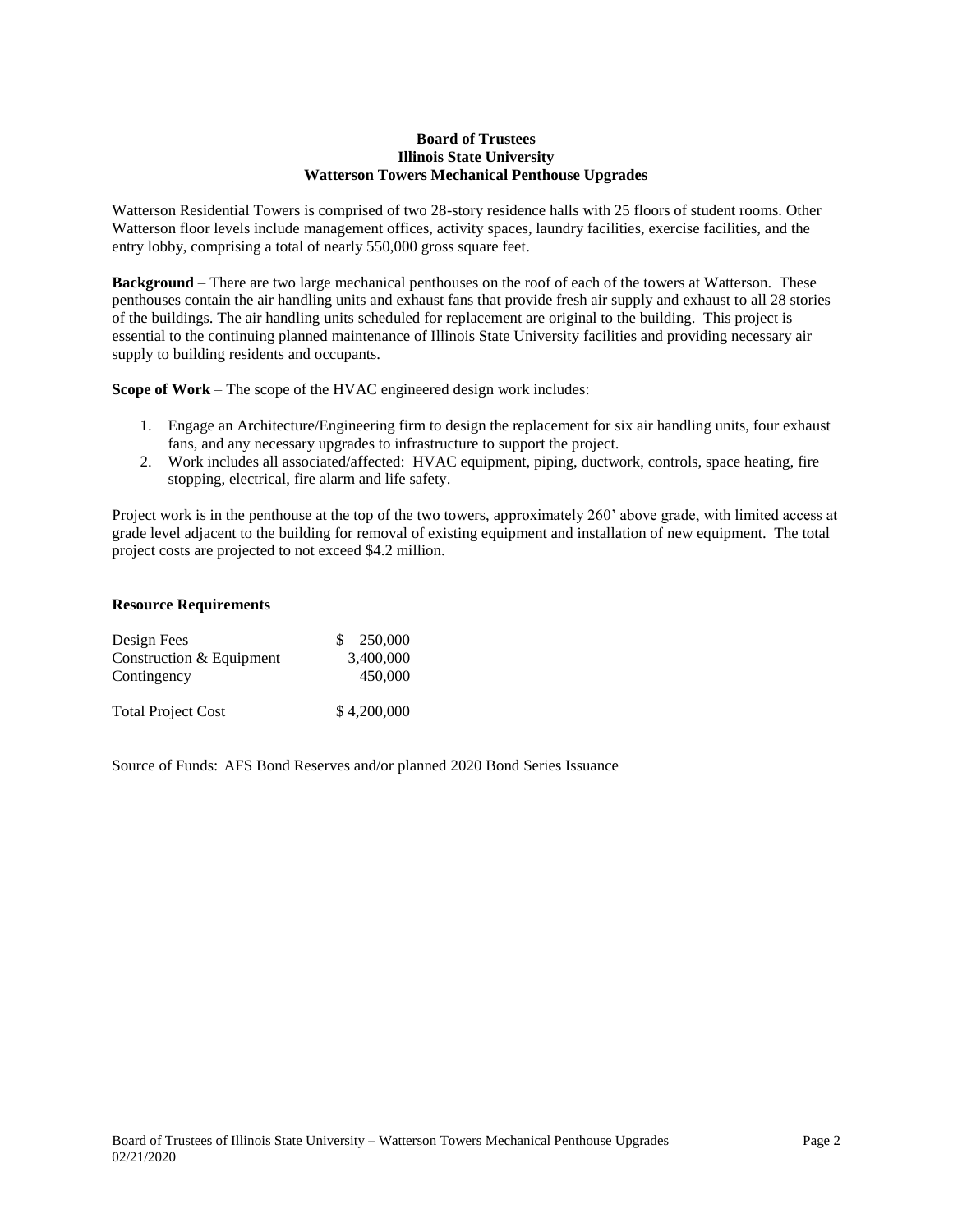# **BOARD OF TRUSTEES**

 **Resolution No. 2020.02/09 Authorization to Purchase Watterson Towers Furniture**

### **Resolution**

Whereas, Watterson Towers is a facility owned and operated by Illinois State University, and

Whereas, the University is engaged in implementing a Long-Range Housing Plan; and

Whereas, the Housing Plan recommends scheduled furniture replacement given excess usage and functional obsolescence in Watterson Towers:

Therefore, be it resolved, that the Board of Trustees authorizes the purchase of furniture from various furniture vendors for Watterson Towers suites, lounges and other informal spaces at a cost not to exceed \$1,600,000.

| Board Action on: |                | Postpone:   |  |
|------------------|----------------|-------------|--|
| Motion by:       |                | Amend:      |  |
| Second by:       |                | Disapprove: |  |
| Vote:            | Yeas:<br>Navs: | Approve:    |  |

ATTEST: Board Action, February 21, 2020

**\_\_\_\_\_\_\_\_\_\_\_\_\_\_\_\_\_\_\_\_\_\_\_\_\_\_\_\_\_\_**\_